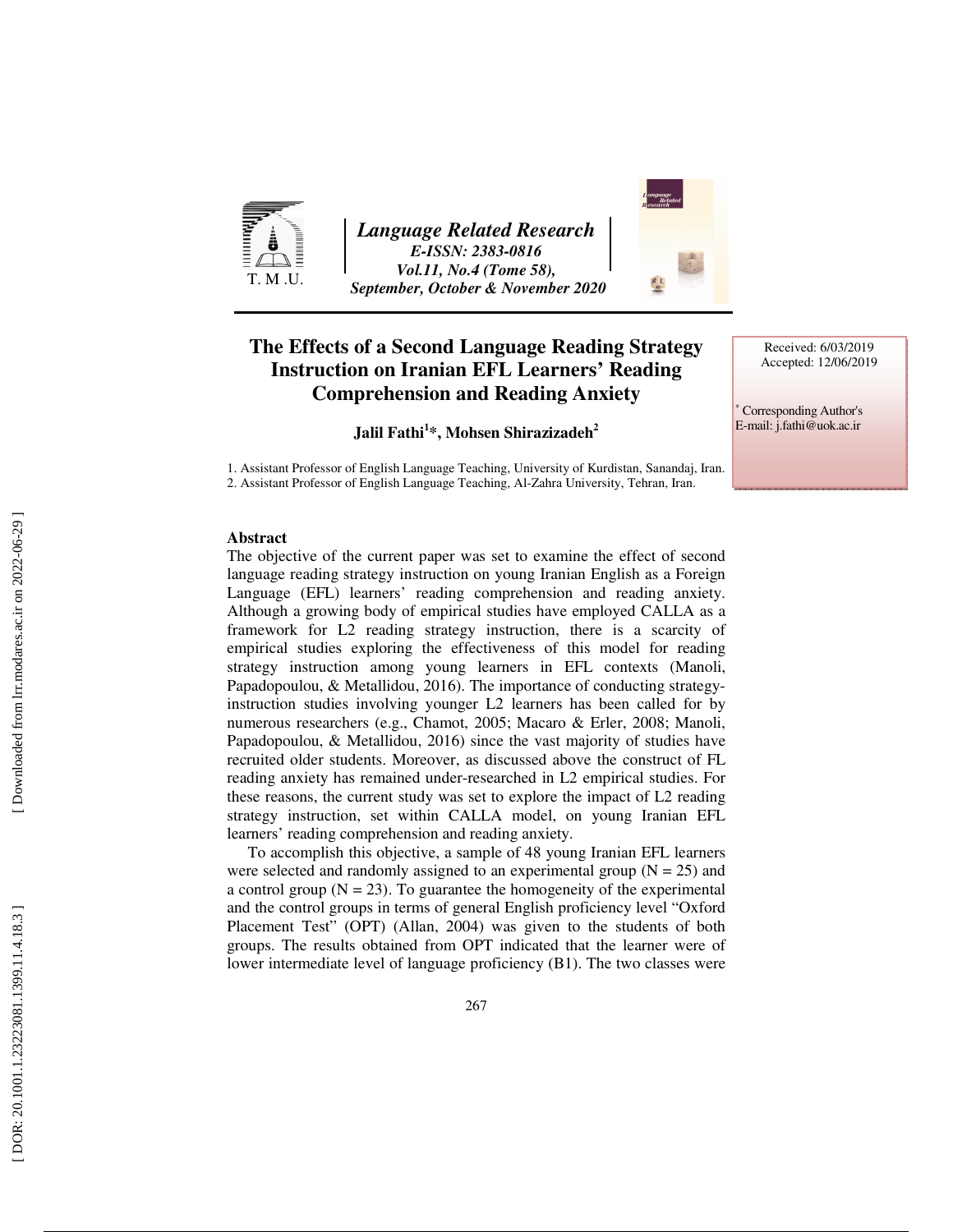

taught by the same teacher who employed the same course book and materials. The experimental intervention (i.e., reading strategy instruction) lasted for a period of 12 weeks.

Employing a quasi-experimental design, the study employed an experimental group that received a second language reading strategy instruction for a period of one semester and a control group that were taught with regular method with no strategy instruction but they were measured in terms of reading comprehension and reading anxiety before and after the strategy instruction. The strategy instruction intervention for the present study was based on Cognitive Academic Language Learning Approach (CALLA) (Chamot & O`Malley, 1994) framework developed by Chamot et al. (1999) which constitutes five key stages including preparation, presentation, practice, evaluation, and expansion. In this framework, the instruction gradually moves from a highly explicit instruction to a more implicit teaching of using strategies to learning tasks so that the language learners can begin to accept more responsibility in selecting and implementing appropriate learning strategies. This cycle reiterates when new strategies are added to students' strategic repertoires. In the meantime, the control group students were taught traditionally without receiving any explicit instruction of L2 reading strategies. More specifically, the procedure adopted for the control group was to make the students read a text aloud and translate it. During the sessions, the teacher taught the new vocabularies and provided the students with oral comprehension questions following passage reading.

The reading component of Cambridge Preliminary English Test (CPET) and Foreign Language Reading Anxiety Scale (FLRAS) were administered to assess the reading comprehension performance and reading anxiety of the participants as pre-test and post-test of the study.

The findings of the study revealed that the learners in the experimental group outperformed those of control group with regard to reading comprehension after receiving the strategy instruction intervention. The results of this research indicated that the students of the experimental group significantly outperformed those of control group with regard to reading comprehension ability, suggesting that the reading strategy instruction was influential in fostering L2 reading comprehension of the young Iranian EFL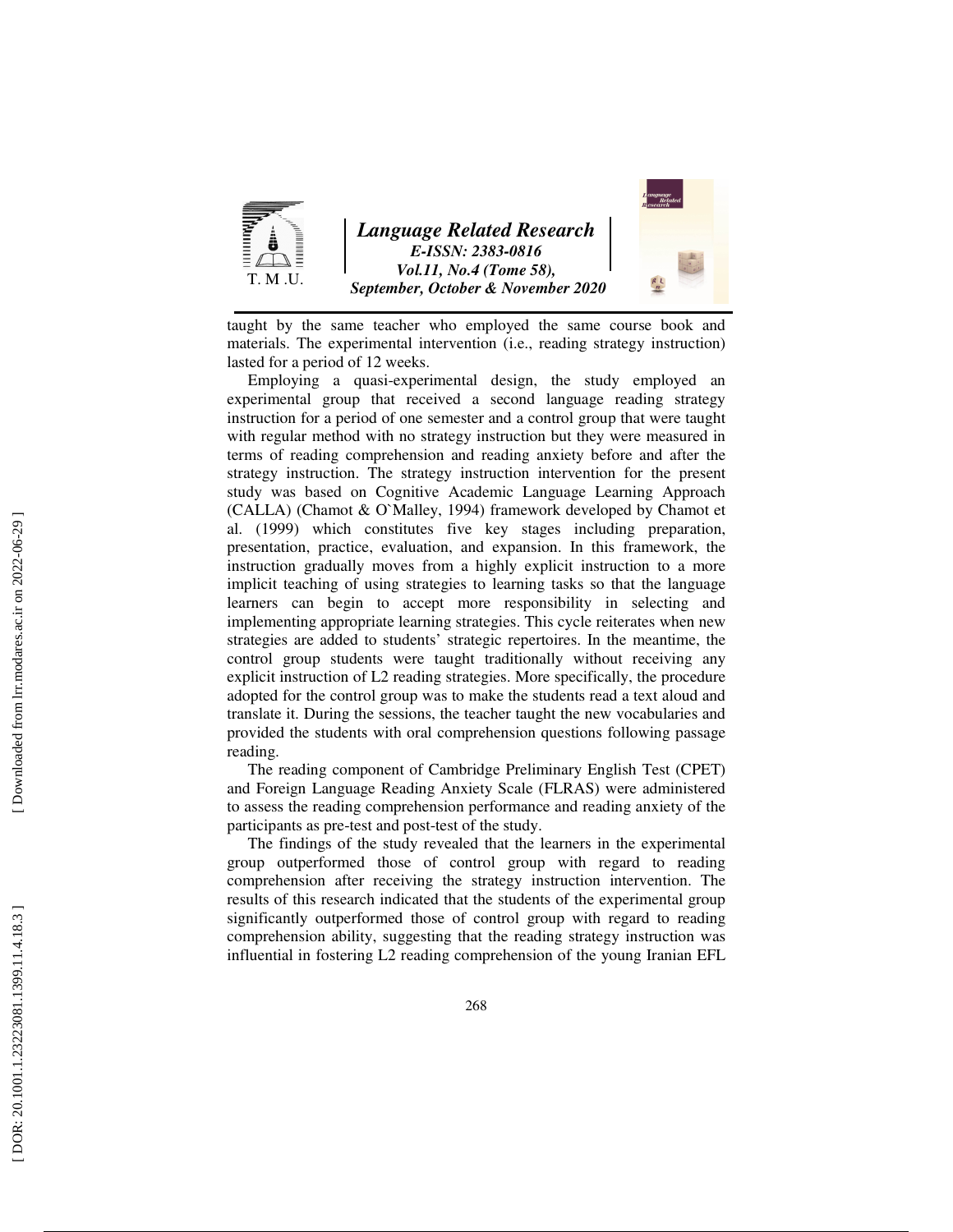

*Language Related Research E-ISSN: 2383-0816 Vol.11, No.4 (Tome 58), September, October & November 2020* 



learners. The results of this research are in agreement with those of previous empirical studies (Aghaie & Zhang, 2012; Akkakoson, 2013; Dabarera, Renandya, & Zhang, 2014; Zhang, 2008, among others) and are at variance with the findings of Shang (2010). More particularly, concerning the young EFL learners as the participants of this study, it was revealed that the findings of the present study corroborated and extended the findings of Manoli, Papadopoulou, and Metallidou (2016) that supported the effectiveness of strategy use and instruction in improving reading comprehension among young, school-aged students.

Moreover, it was revealed that the reading strategy instruction reduced the reading anxiety of the participants. Pedagogical implications on reading strategy instruction were finally discussed. This finding is in line with the findings of a number of previous empirical studies which suggested that the use of comprehension strategies can decrease reading anxiety of the students (Gahungu, 2007; Lien, 2016; Naseri & Zaferanieh, 2012). This is also consistent with the claim that there are interactions between general foreign language anxiety and strategy use (MacIntyre & Gardner, 1994; Rahimi & Zhang, 2014). It might be argued that the improvement reading performance by strategy instruction has helped the participants to reduce their reading anxiety.

As far as practical implications of the study are concerned, it is suggested that EFL practitioners need to integrate reading strategy instruction into their regular L2 classrooms in order to improve reading performance of their students. Nevertheless, the teachers themselves should be trained on how to teach strategies effectively. If teachers are now equipped with the knowledge and awareness of reading strategies, they will not be able to implement strategy-based instruction (Zhang & Wu, 2009).

**Keywords:** Reading strategy instruction, Reading comprehension, Reading anxiety, EFL, Strategy-based instruction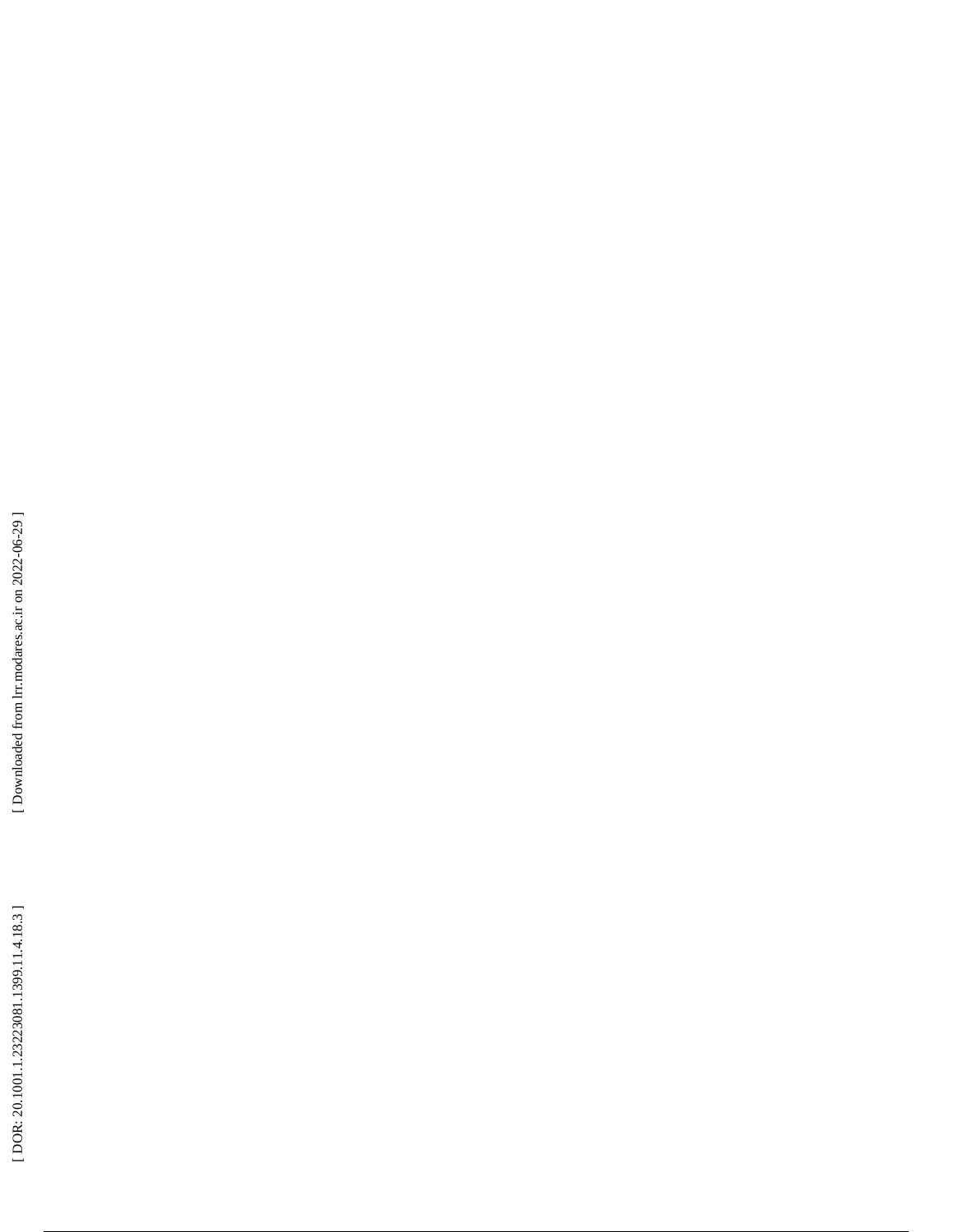

# تأثير آموزش راهبردهاي خواندن زبان دوم بر عملكرد دركمطلب و اضطراب خواندن زبانآموزان ايراني

جليلفتحى'\*، محسن شىيرازىزادە<sup>٢</sup>

. استاديار آموزش زبان انگليسي، دانشگاه كردستان، سنندج، ايران . 1 ۲. استادیار آموزش زبان انگلیس*ی،* دانشگاه الز*هر\<sup>اس)</sup>، ت*هران، ایران.

دريافت: 15/ 12/ 97 پذيرش: 22/ 03/ 98

### چكيده

اين پژوهش بـه بررسـي تـأثير آمـوزش راهبردهـاي خوانـدن زبـان دوم بـر مهـارت درك مطلـب و اضـطراب خواندن زبانآموزان نوجوان ايراني ميپردازد. بدين منظور، ٤٨ زبـانآمـوز نوجـوان ايرانـي انتخـاب شـدند و بهصورت تصادفي در دو گروه آزمايش (تعداد 28 نفر) و گروه كنترل (تعداد 23 نفر) قرار گرفتنـد. بـا اسـتفاده از يك طرح شبهآزمايشي، گـروه آزمـايش بـه مـدت يـك تـرم، آمـوزش راهبردهـاي خوانـدن در زبـان دوم را دريافت كرد، در حالي كه گروه كنترل بهروش معمول و بـدون آ مـوزش راهبردهـاي خوانـدن مـورد آمـوزش قرار گرفت. هر دو گروه قبل و بعد از دورة آموزش، از نظر ميزان درك مطلـب و اضـطراب خوانـدن سـنجش شدند. به منظور ارزيابي عملكرد درك مطلب و اضطراب خواندن شركتكننده ها بهترتيـب از دو آزمـون بخـش خواندن انگليسي مقدماتي كمبريج (CPET (و مقياس اضطراب خواندن زبان خارجي (FLRAS(، قبـل و بعـد از دورة آموزش بهمنزلة پيشآزمون و پسآزمون استفاده شد. يافته هاي پژوهش بيـانگر ايـن بـود كـه بعـد از دريافت آموزش راهبردها، عملكرد درك مطلب زبانآموزان گروه آزمايش بهتر از گروه كنترل بـود. بـه عـلاوه، نتايج نشان داد كـه آمـوزش راهبردهـاي خوانـدن، ميـزان اضـطراب خوانـدن شـركت كننـدگان را كـاهش داد. در پايان، دربارة پيامدهاي آموزشي يافتههاي اين پژوهش بحث شد.

واژههاي كليدي: آموزش راهبرد هاي خواندن، دركمطلب، اضطراب خواندن، انگليسي بهمنزلة زبـان خـارجي، آموزش راهبردمحور.

ــــــــــــــــــــــــــــــــــــــــــــــــــــــــــــــــــــــــــــــــــــــــــــــــــــــــــــــــــــــــــــــــــــــــــ

E-mail: j.fathi@uok.ac.ir :مقاله مسئول نويسندة\*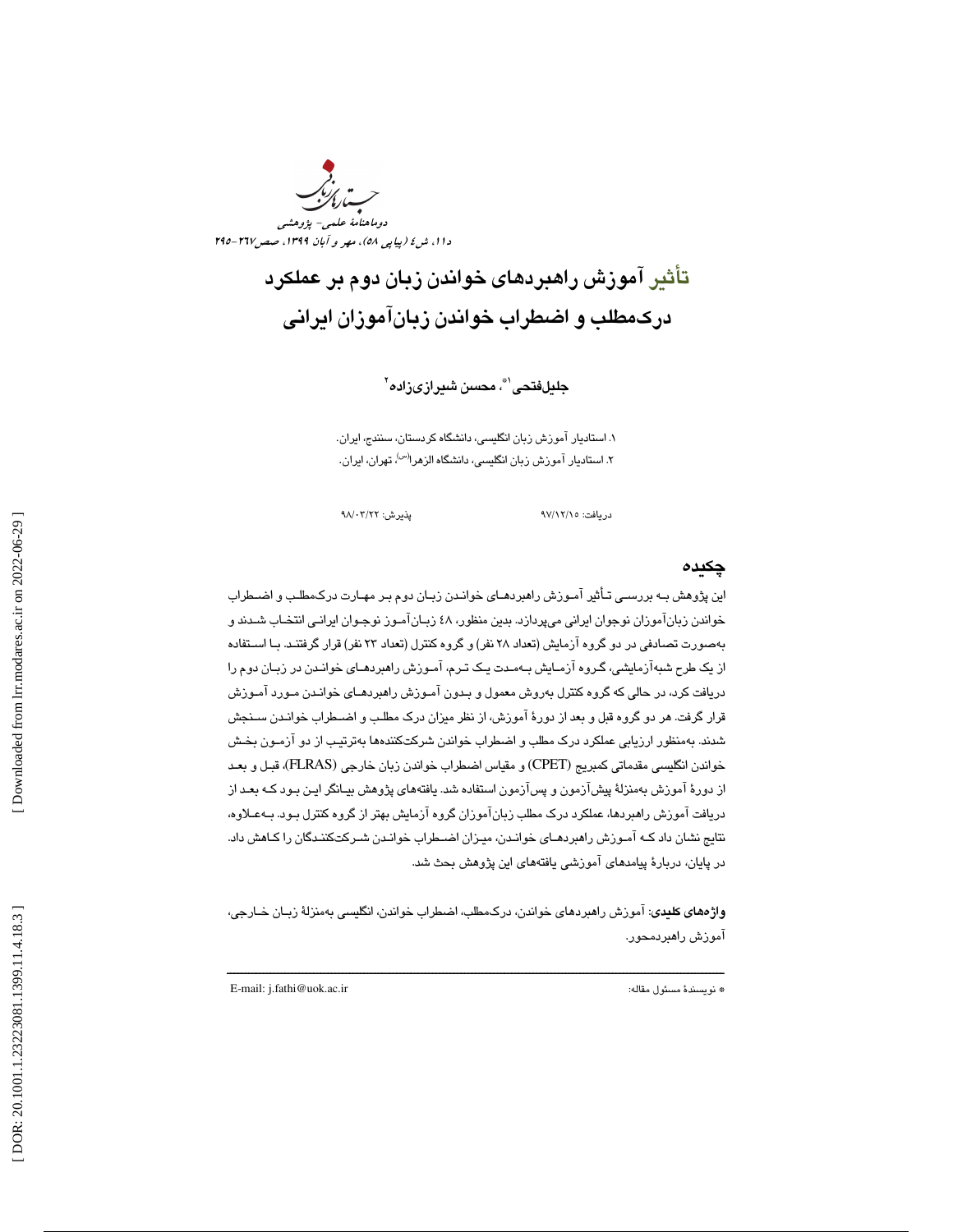جليلفتحي و همكار تأثير آموزش راهبردهاي خواندن...

## 1. مقدمه و طرح مسئله

از دهة 1980 به بعد تحقيقات نشان داده است كه خوانندگان ماهر پويـا هسـتند، اهـداف مشخصـي در ذهن دارند، از راهبردهاي دركمطلب آگـاه انـد و از آن هـا بـه منظـور نظـارت و تسـهيل در درك Erler & Finkbeiner, 2007; Sheorey & Mokhtari, 2001; Zhang ) ميكنند استفاده مطلب 2009 ,Wu( & . در تلاشي براي بهبـود درك مطلـب خواننـدگان كـم مهـارت در زبـان دوم، شـمار زيادي از تحقيقات در زمينة تأثير آموزش راهبردهاي خواندن بر عملكرد زبانآموزان انجام گرفـت كه بر مبنای مطالعاتی بود كه راهبردهای بهكار بردهشده از سوی زبانآموزان مـاهر و كـممهـارت را هنگام تعامل با متون نوشتاري زبان دوم بررسي مـي كـرد ( 2005 ,Koda; 2009 ,Grabe. ايـن گونه تصور ميشود كه زبانآموزان در رويـارويي بـا متـون دشـوار تـر، از راهبردهـاي خوانـدن بيشـتري اسـتفاده مـيكننـد (1991 ,Anderson( . همچنـين، خواننـدگان مـاهر بـراي درك متـون نوشتاري از چندين راهبرد مختلف خوانـدن اسـتفاده مـي كننـد ( Sheorey & Mokhtari, 2001; .( Zhang & Wu, 2009

دركمطلب، مهارت شناختياي چندگانه و پيچيده است كه از منابع دانشي متعدد و راهبـرد هـاي گوناگون، از رمزگشايي گرفته تا تلفيق ايده هاي متن با دانش قبلي خواننـده اسـتفاده مـي كنـد تـا بـا كنش متقابل به دركمطلب منجـر شـود ( 2009 ,Grabe(. راهبـرد هـاي خوانـدن، اقـدامات هدفمنـد درنظر گرفته ميشوند كه براي تسهيل خواندن در هر سطحي بهكـار گرفتـه مـي شـوند ( & Erler 2009 ,Wu & Zhang; 2007 ,Finkbeiner(. همچنين، از اين راهبردها بهمنزلة عمليات ذهني يـا فرايندهاي دركي ياد ميشود كه خواننده انتخاب ميكند و از آنها بـه منظـور معنـادار كـردن آنچـه ميخواند، استفاده ميكند (2006 ,Abbott(. اگر از راهبردهاي خواندن بهطور مـؤثر در بافـت هـاي مختلف استفاده شود، تأثير مثبتي در فرايند دركمطلب خواهنـد داشـت ( 2009 ,Grabe(؛ درنتيجـه، اگرچه ممكن است ميان دسته هاي مختلف راهبردها همپوشاني وجود داشته باشد؛ اما در اين ميـان راهبردهاي فراشناختي ممكن است مؤثرتر از بقيـه باشـند؛ زيـرا سـبب مـي شـوند كـه خواننـدگان آگاهي بيشتري از شيوههاي خواندن كسـب كننـد كـه بـه سـب ب آن عملكـرد درك مطلـب آن هـا هـم افزايش يابد (2007 ,Cohen( .

با توجه به اهمیت راهبردهای خواندن زبان دوم` در عملکرد بهتر در خواندن، حجـم انبـوهی از<br>.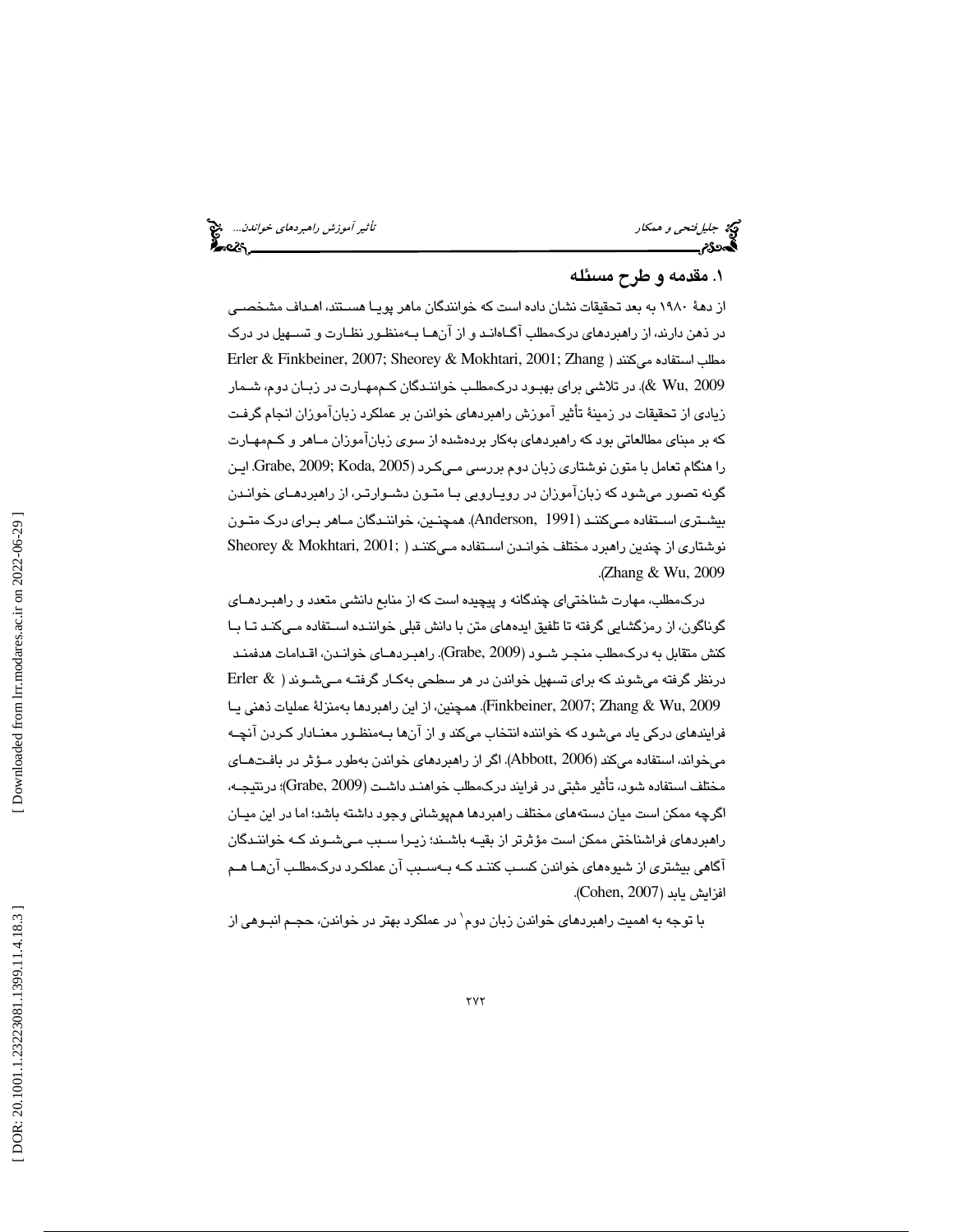مطالعات تجربي نقش مؤثر آموزش مستقيم راهبردهاي خوانـدن زبـان دوم را در افـزايش مهـارت خواندن بررسی کردهانـد (Akkakoson, 2013). از نظـر ویلیـام و بـردن ّ (1997)، معلمـان زبـان دوم نبايد خود را به انتقال دانش محدود كنند؛ بلكه بايد به زبانآموزان كمك كنند تا با كسب دانـش، مهارت ها، توانايي ها و راهبردهاي مورد نياز، خوانندگان مستقلي شوند. همچنين، آمـوزش مسـتقيم راهبردهاي خواندن به زبانآموزان كمك ميكند تا در آزمون هاي دركمطلب عملكرد بهتري داشـته باشـند (1989 ,Palincsar & Brown(. مطالعـات پيشـين نيـز نشـان داده اسـت كـه آمـوزش راهبردهاي خواندن نهفقط مهارت دركمطلب دانشآموزان را بهبود ميبخشد؛ بلكه آگاهي آن هـا را از راهبردهاي دركمطلب در زبان دوم نيز بالا ميبرد (2010 ,Davis( .

در زمينة مدل هاي آموزش راهبردهاي زبان دوم، محققان و مدرسان ايـن حـوزه چنـدين مـدل ارائه كردهانـد ( 2011 ,Oxford; 1996 ,Malley'O & Chamot(. يكـي از معتبرتـرين مـدل هـاي آموزش راهبردمحور رويكرد آكادميـك شـناختي يـادگيري زبـان ( CALLA (اسـت كـه در ايالـت متحدة امريكا بهمنظور جبران ناكارايي ها و مشكلات يادگيري زبانآموزان طراحـي و اسـتفاده شـد (Chamot & O'Malley, 1996). يافتههاي مطالعات تجربي كه از سي.آ.ال.ال.آ. استفاده كردهانـد، بيانگر اين است كه ميتوان از اين مدل در سطوح و بافت هاي آموزشي مختلف بهمنظـور يـادگيري زبان خارجي استفاده كرد (2011 ,Oxford(. سي.آ.ال.ال.آ. از سه جزء اصـلي تشـكيل شـده اسـت كه شامل موضوعات مربـوط بـه محتـوا، بهبـود زبـان آكادميـك و آمـوزش مسـتقيم راهبردهـاي يادگيري ميشود (Chamot & O'Malley, 1994). محتوا از ميان موضوعاتي انتخـاب مـيشـود كه با سطح زبانآموزان و حوزة تحصيلي آن ها سازگار اسـت. بـا توجـه بـه موضـوعات مهـم در حوزة تحصيلي زبانآموزان، پيشنهاد مـي شـود كـه بـه هنگـام انتخـاب موضـوع، علايـق و انگيـزة دانشآموزان نيز درنظر گرفته شود (*ibid*(. محتـواي مناسـب بـه زبـان آمـوزان كمـك مـي كنـد تـا ساختار دانش آن ها دربارة موضوعات مختلف افزايش يابد و انگيزة بهتـري بـراي خوانـدن داشـته باشند (*ibid*(. يك ويژگي مهم سي.آ.ال.ال.آ. تلفيق آموزش راهبـردي مسـتقيم بـا آمـوزش معمـول زبان است. هدف اصلي آموزش مسـتقيم راهبردهـا ايـن اسـت كـه مجموعـه اي از راهبردهـا را در اختيار زبانآموزان قرار دهد كه بتوانند با توجه به هر فعاليت مشخص از راهبـرد مناسـب اسـتفاده كنند (*ibid*(. گفتني است كه زبانآموزان بـه آمـوزش مسـتقيم نيـاز دارنـد تـا عـلاوه بـر يـادگيري 2 مجموعة گستردهاي از راهبردها كه براي يادگيري مؤثر زبـان لازم اسـت، آگـاهي و مهـارت آن هـا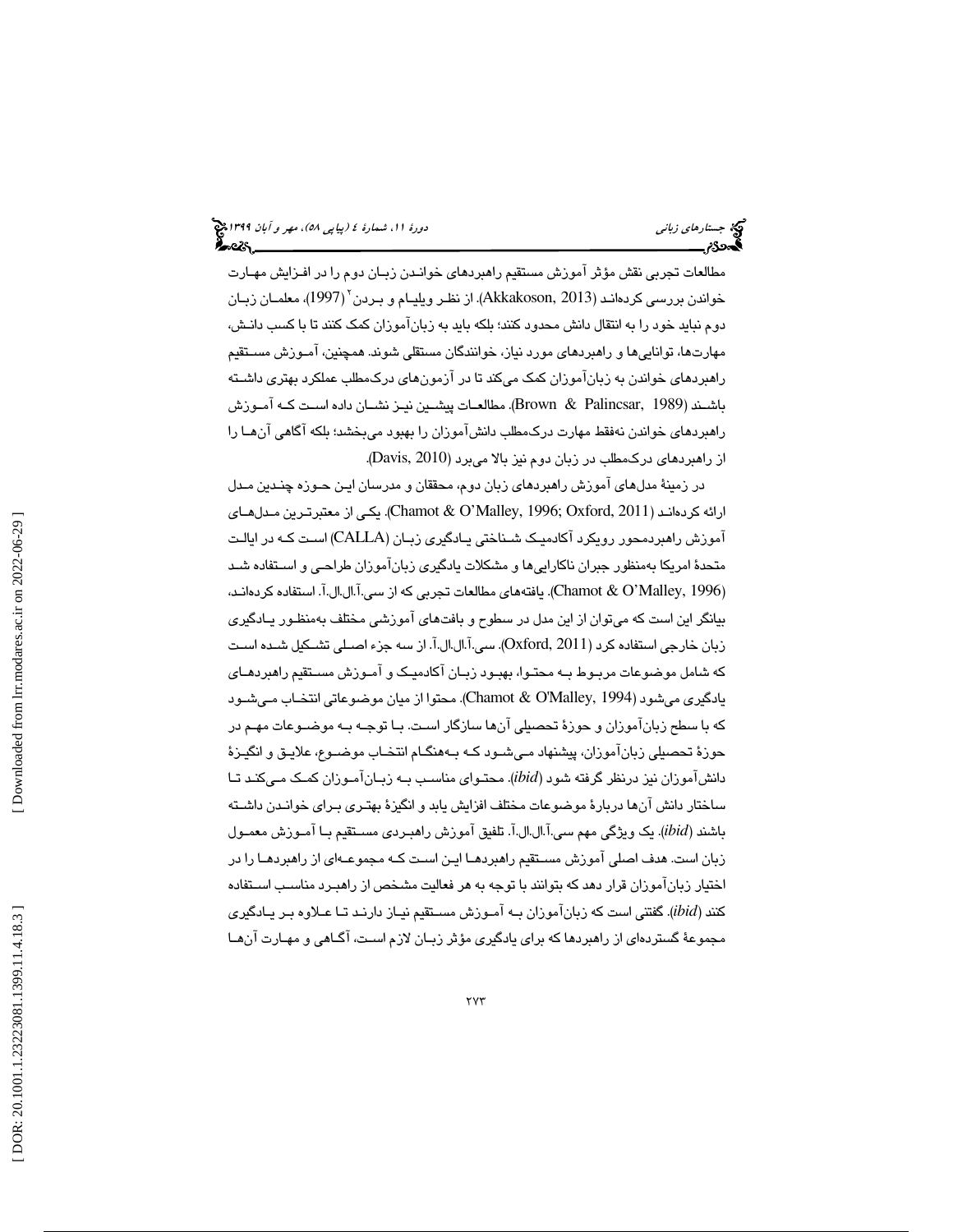جليلفتحي و همكار تأثير آموزش راهبردهاي خواندن...

نيز افزايش يابد (2007 ,Cohen(. بنابراين، آموزش مستقيم راهبردهـا در چـارچوب سـي.آ.ال.ال.آ. ابتدا با تصميمگيري دربارة اهداف محتوا و فعاليت هـاي يـادگيري و سـپس شناسـايي راهبردهـاي مناسب و همخوان با آن محتوا و فعاليتهاي مشخص بايد انجام گيـرد ( ,Malley'O & Chamot . اين مدل از سوي محققان بهمنظور بررسي تأثير آموزش راهبردي بـر توانـايي خوانـدن و (1994 استفاده از راهبردهاي خواندن استفاده شده اسـت. يافتـه هـاي ايـن مطالعـات بيـانگر آن اسـت كـه برنامه هاي آموزش راهبردي كه از سي.آ.ال.ال.آ. استفاده كردهانـد، تـأثير مثبتـي بـر درك مطلـب و استفاده از راهبردهاي خواندن دارد (2011 ,Takallou; 2011 ,Plonsky( .

اضطراب خواندن "زبان خارجي كه سازهاي است مرتبط، امـا متمـايز از اضـطراب كلـي زبـان خارجي ُ، يكي ديگر از متغيرهاي مطالعهٔ حاضر است. اضطراب زبان خارجي عمـومي را بـهمنزلـهٔ مجموعهٔ پيچيدهاي از خودآگاهي ها، اعتقادات، احساسـات و رفتارهـاي مـرتبط بـا كـلاس آمـوزش زبان تعريف ميكنند كه از منحصربهفرد بودن فرايند يادگيري زبان ناشي مـي شـود ( et Horwitz 1986 .,al(. اضطراب زبان خارجي عمومي از فرايندهاي يادگيري زبان خارجي ريشه مـي گيـرد و مدرس ممكن است اين اضطراب را بههنگام تـلاش زبـان آمـوز در برقـراري ارتبـاط بـا زبـان دوم تشخيص دهد (Horwitz et al., 1986). درمقابل، اضطراب خواندن زبان خارجي اضطرابي اسـت كه زبانآموز در طول فرايند يادگيري زبان خارجي تجربـه مـي كنـد و بنـابراين، بـه مهـارت زبـاني خواندن مرتبط است. گفتني است، از آنجا كه مهارت خواندن همانند مهارت سـخن گفـتن بـه تعامـل همزمان نياز ندارد، اضطراب خوانـدن زبـان خـارجي ممكـن اسـت بـه آسـاني ازسـوي مدرسـان تشخيصپذير نباشد. از اين رو، تحقيقات گسترده در زمينة اضطراب كلي زبـان خـارجي در هـر دو محيط يادگيري آنلاين و كلاسهاي درسي سنتي انجـام شـده اسـت ( ;2009 ,Clark & Coryell & Shirazizadeh, 2010; Liu & Jackson, 2008; Pichette, 2009; Ghafar Samar .( Tallon, 2009

نتـايج ايـن تحقيقـات بيـانگر ايـن اسـت كـه اضـطراب زبـان خـارجي تـأثير منفـي بـر عمكـرد Horwitz et al., 1986; MacIntyre & Gardner, 1994; Yan & ) دارد زبـانآمـوزان 1994 ,Young; 2008 ,Horwitz(.از سوي ديگر، اضطراب خوانـدن زبـان دوم بـه تـازگي توجـه محققان را بهخود جلب كرده و پرسشهاي بسياري در اين زمينه ازجمله تـأثير اضـطراب خوانـدن بر عملكرد خواندن و منبع اضطراب خوانـدن در زبـان دوم هنـوز بـي پاسـخ اسـت ( .,Saito et al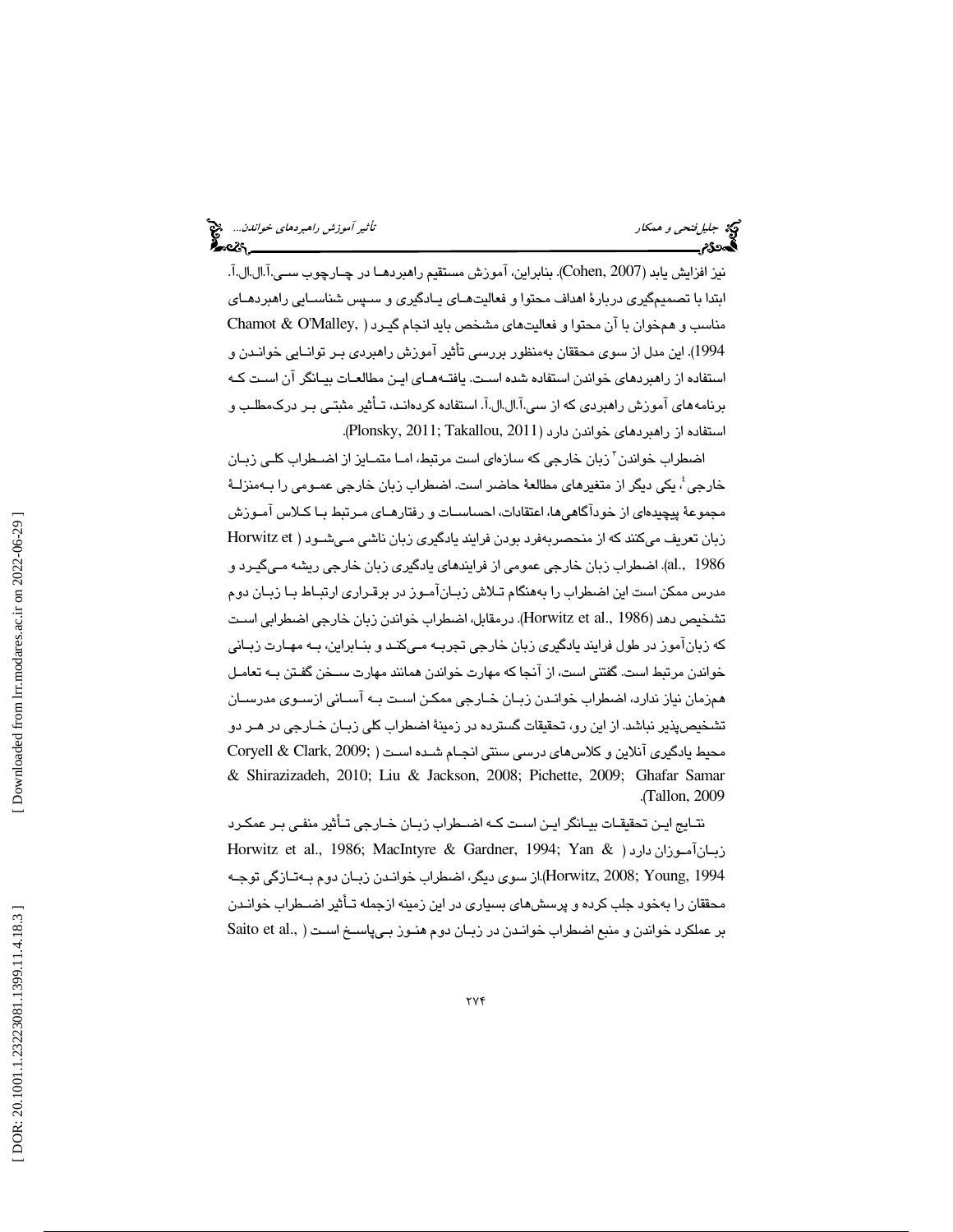2006 ,Liu & Shi; 1999(. مدلهاي خواندن و مطالعات تجربـي نشـان داده اسـت كـه اضـطراب خواندن زبان دوم در بين زبانآموزان رايج است. همانگونـه كـه مـدل سـاختاري ْ خوانـدن زبـان خارجي بيان ميكند (1990 ,Bernhardt(، خوانندگان نقش پويايي در ساخت معني از متن دارنـد و در همه حال با متن در تعاملاند. بنـابراين، هـم خصوصـيات خواننـده و هـم ويژگـي هـاي مـتن در خواندن به زبان دوم مؤثر است. ويژگي هاي متفاوت يك متن زبـان خـارجي همچـون رسـم الخـط ناآشنا، رمزگشایی آوایی ۔حرفی <sup>י</sup>، ویژگیهای نحوی و گفتمانی و پیشینهٔ فرهنگی، همـه مشـكلاتی در فرايند خواندن زبانآموزان بهوجود ميآورد و متعاقباً سبب ايجاد اضطراب خوانـدن مـي شـوند .( Saito et al., 1999; Shi & Liu, 2006 )

اگرچه مطالعات تجربي بسياري كـاربرد سـي.آ.ال.ال.آ. را بـه منزلـة چـارچوبي بـراي آمـوزش راهبردي خواندن زبان خارجي بررسي كردهاند؛ اما دربارة كـارايي ايـن مـدل بـ راي زبـان آمـوزان نوجوان بسيار كم پـژوهش شـده اسـت ( 2016 .,al et Manoli(. بسـياري از محققـان بـر اهميـت انجام تحقيقات بـر روي زبـان آمـوزان نوجـوان تأكيـد كـرده انـد؛ زيـرا بيشـتر مطالعـات بـر روي Chamot, 2005; Macaro & Erler, 2008; Manoli et ) اسـت بـوده بزرگسـال زبانآموزان 2016 .,al(. بهعلاوه، همانگونه كه در مطالب بالا بحث شـد، تحقيـق در زمينـة اضـطراب خوانـدن زبان دوم و شيوه هاي مديريت و رويارويي با آن در مطالعات تجربي زبان دوم بسيار نـادر اسـت. بنا به اين دلايل، هدف از مطالعة حاضر بررسـي تـأثير آمـوزش راهبـردي خوانـدن زبـان دوم بـا استفاده از مدل سي.آ.ال.ال.آ. بر روي الف) توانايي خوانـدن و درك مطلـب در زبـان انگليسـي و ب) اضطراب خواندن در زبان انگليسي در ميان زبانآموزان نوجوان ايراني است.

# 2. پيشينة تحقيق

با توجه به شواهد تجربي و نظري كه آموزش مستقيم راهبردهاي خواندن در تحقيقـات زبـان دوم را تصديق ميكنند، محققان بسـياري دربـارة تـأثير آمـوزش راهبـردي بـر توانـايي درك مطلـب و استفاده از راهبردهاي خواندن در بافت هاي انگليسي بهمنزلة زبان خارجي پژوهش كردهانـد. بـراي مثال، ژنگ (2008) تأثير يك برنامة آموزش خوانـدن راهبردمحـور دو ماهـه را بـر درك مطلـب 99 زبانآموز چيني و نيز تمايل آنها براي شركت در فعاليتهاي گروهي راهبردمحـور بررسـي كـرد.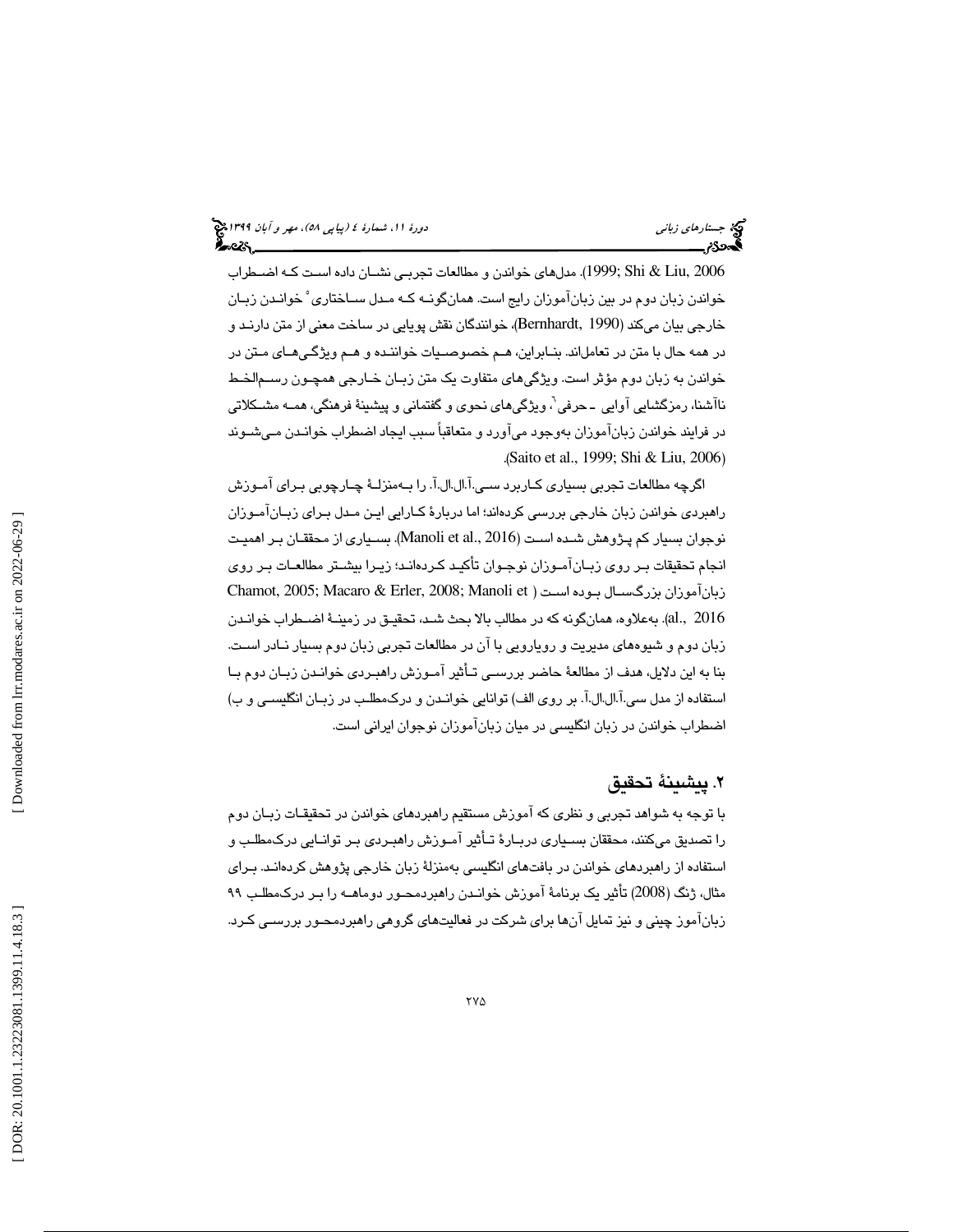چارچوب برنامهٔ آموزشی بر اساس دیدگاه ساختگـرا<sup>۷</sup> بـوده اسـت و هـدفش بهبـود درکـمطلـب آكادميك زبانآموزان بود. نتايج اين پژوهش نشان داد كه برنامة آموزشـي راهبردمحـور بـر پايـة فعاليت هاي مشاركتي، استفادة زبانآموزان از راهبردهاي خواندن و نيز عملكـرد درك مطلـب آن هـا را افزايش داد. در مطالعهٔ ديگري شانگ^(2010) تأثير سه راهبرد خوانـدنشــناختي، فراشــناختي و جبراني بر خودكارآمدي، استفاده از راهبردها و دركمطلب زبانآمـوزان تـايواني را بررسـي كـرد. نتايج اين مطالعه نشان داد كه راهبرد فراشناختي بيشتر از دو راهبرد ديگر اسـتفاده شـد، در حـالي كه راهبرد جبراني در رتبة دوم و راهبرد شناختي در رتبة سوم قرار گرفتند. بهعـلاوه، هـم بسـتگي مثبت زيادي ميان استفاده از راهبردهاي خواندن و احساس خودكارآمـدي زبـان آمـوزان مشـاهد ه شد. با وجود اين، هيچ رابطهاي ميان راهبردهاي خواندن و بهبود عملكرد خواندن يافت نشد.

بهطور مشابه، اكاكوسون (2013) در ارتباط ميان آموزش خواندن راهبردي، فراينـد يـادگيري، راهبردهـاي خوانـدن زبـان دوم و بهبـود عملكـرد خوانـدن زبـان انگليسـي در بـين دانشـجويان رشته هاي علوم و فناوري تايلند تحقيق كرد. بهمنظور انجام اين پژوهش، گروه آزمـايش (تعـداد 82 نفر) بر اساس برنامة آموزش راهبردمحور بهمـدت 16 هفتـه آمـوزش ديدنـد، در حـالي كـه گـروه كنترل ( 82 نفر) بر اساس يك رويكرد معلممحور سنتي آموزش ديدند. نتايج ايـن مطالعـه نشـان داد كه پس از پايـان دوره، عملكـرد گـروه آزمـايش بهتـر از گـروه كنتـرل بـود. همچنـين، دبـاررا ``و همكاران (2014) تأثير آموزش راهبردهاي فراشناختي بر دركمطلب 67 زبانآمـوز سـنگاپوري را بررسي كردند. علاوه بر جمعآوري دادههاي كمي، بهمنظور جمعآوري داده هـاي كيفـي در ارتبـاط با تجارب زبانآموزان از آموزش راهبردهاي فراشناختي مصاحبههـاي نيمـهســازمانيافتــه'' هـم اجرا شد. آزمـايش شـامل آمـوزش مسـتقيم راهبردهـاي فراشـناختي خوانـدن از طريـق رويكـرد آموزش متقابل <sup>٧</sup>لبود. نتـايج ايـن پـژوهش نشــان داد كــه رابطــهٔ معنــاداري ميــان افـزايش آگـاهي فراشناختي و افزايش دركم طلب وجـود دارد. بـه عـلاوه، مشـخص شـد كـه آمـوزش راهبردهـاي فراشناختي در افزايش آگاهي فراشناختي مؤثر بـوده اسـت و تـا حـدودي بـا افـزايش درك مطلـب مرتبط است. در مطالعهٔ دیگری ناصری و زعفرانیــه ``` (2012) رابطـهٔ میــان باورهـای خودكـارايي خواندن، تأثير راهبردهاي خواندن و سطح دركمطلب زبانآموزان ايراني را بررسي كردند. در ايـن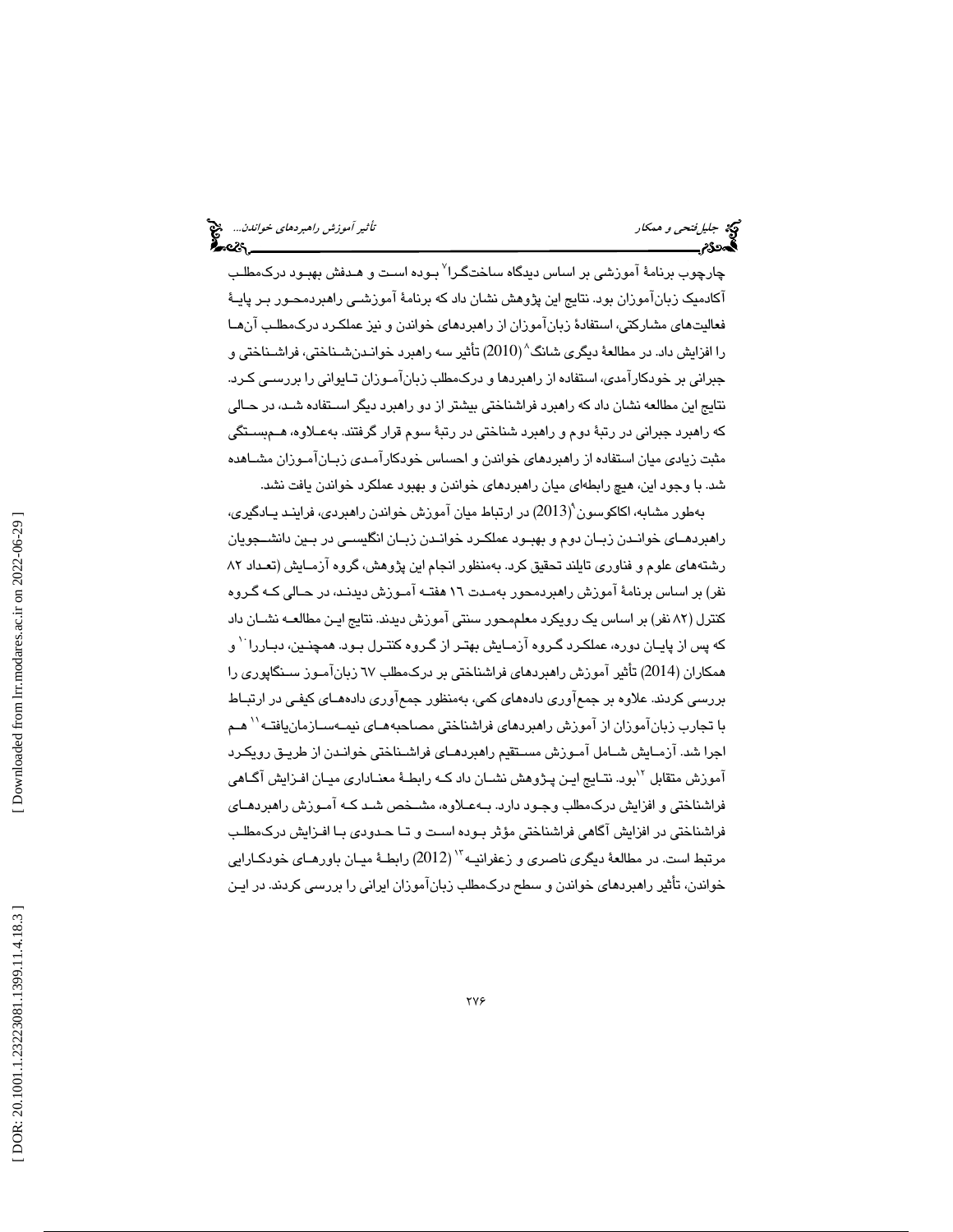مطالعه، آزمون دركمطلب ميشيگان، پرسشنامة استفاده از راهبردهاي خواندن و نيز پرسـش نامـة خودكارآمدي خواندن به ۸۰ دانشآموز سال سوم و چهارم دبيرستاني داده شد. نتايج اين مطالعـه نشان داد كه الف) همبستگي مثبت بسيار زيادي بين باورهاي خودكارآمدي خوانـدن و درك مطلـب و همچنين، بين باورهاي خودكارآمدي خواندن و استفاده از راهبردهـاي خوانـدن وجـود دارد. ب ) راهبردهاي شناختي بيشتر از ديگر راهبردها استفاده شدند. ج) با توجه به جنسيت شركتكننـدگان، رابطة بين خودكارآمدي خواندن و راهبردهاي خواندن استفادهشده از سـوي دانـش آمـوزان سـال سوم و چهارم تفاوتي وجود نداشت.

آقايي و ژانگ  $^{3}$ (2012) نيز تأثير آموزش مسقتيم راهبردهاي خواندن را بـر عملكـرد خوانـدن دانشآموزان ايراني مطالعه كردند. آنها با استفاده از يك طـرح تحقيـق شـبه آزمايشـي شـامل يـك گروه كنترل و يك گروه آزمايش، تأثير يك دورة 4 ماهة آموزش مسـتقيم راهبردهـاي شـناختي و فراشناختي خواندن را بر استفاده از راهبردها و عملكرد خواندن شـركت كننـدگان بررسـي كردنـد. يافته هاي آنها نشان داد كه آموزش راهبردمحور مسـتقيم عـلاوه بـر بهبـود عملكـرد درك مطلـب، استفاده از راهبردهاي خواندن را نيز افزايش داد. بهعلاوه، نتايج نشان داد كه آمـوزش راهبردهـاي خواندن، رفتارهاي خواندن مسـتقل  $^{\circ}$ شـركتكننـدگان را افـزايش داد. بـهطـور مشـابه، مهرپـور و همكـاران (2012) نيـز تـأثير آمـوزش راهبردهـاي درك مطلــب را بــر گروهــي از دانــش آمــوزان پيشدانشـگاهي ايرانـي آز مـايش كردنـد. هـدف از ايـن آزمـايش، گسـترش مجموعـة راهبردهـاي اسـتفادهشـده از سـوي دانـشآمـوزان و بهبـود توانـايي دركمطلـب آنهـا بـود. گـروه آزمـايش راهبردهاي دركمطلب را بههمراه خواندن چند متن انگليسـي دريافـت كردنـد، در حـالي كـه گـروه كنترل بهروش سنتي بدون هيچگونه آموزش راهبردي بهطور سنتي آموزش ديدند. يافته هـا نشـان داد كه اگرچه آموزش راهبردي خواندن آگـاهي دانـش آمـوزان را از راهبردهـا افـزايش مـي دهـد و آنها را به استفاده از راهبردها تشويق ميكند؛ اما احتمال يادگيري و استفاده از بعضـي راهبردهـا از سوي دانشآموزان بسيار كم است. به علاوه، مشخص شد كه آموزش راهبردي خواندن بهطـرز عجيبي بر عملكرد خواندن دانشآموزان تأثير مثبتي نداشته است.

اخيراً، مانولي'' و همكاران (2016) تأثير يـك برنامــهٔ آمـوزش راهبردمحـور را بـا اسـتفاده از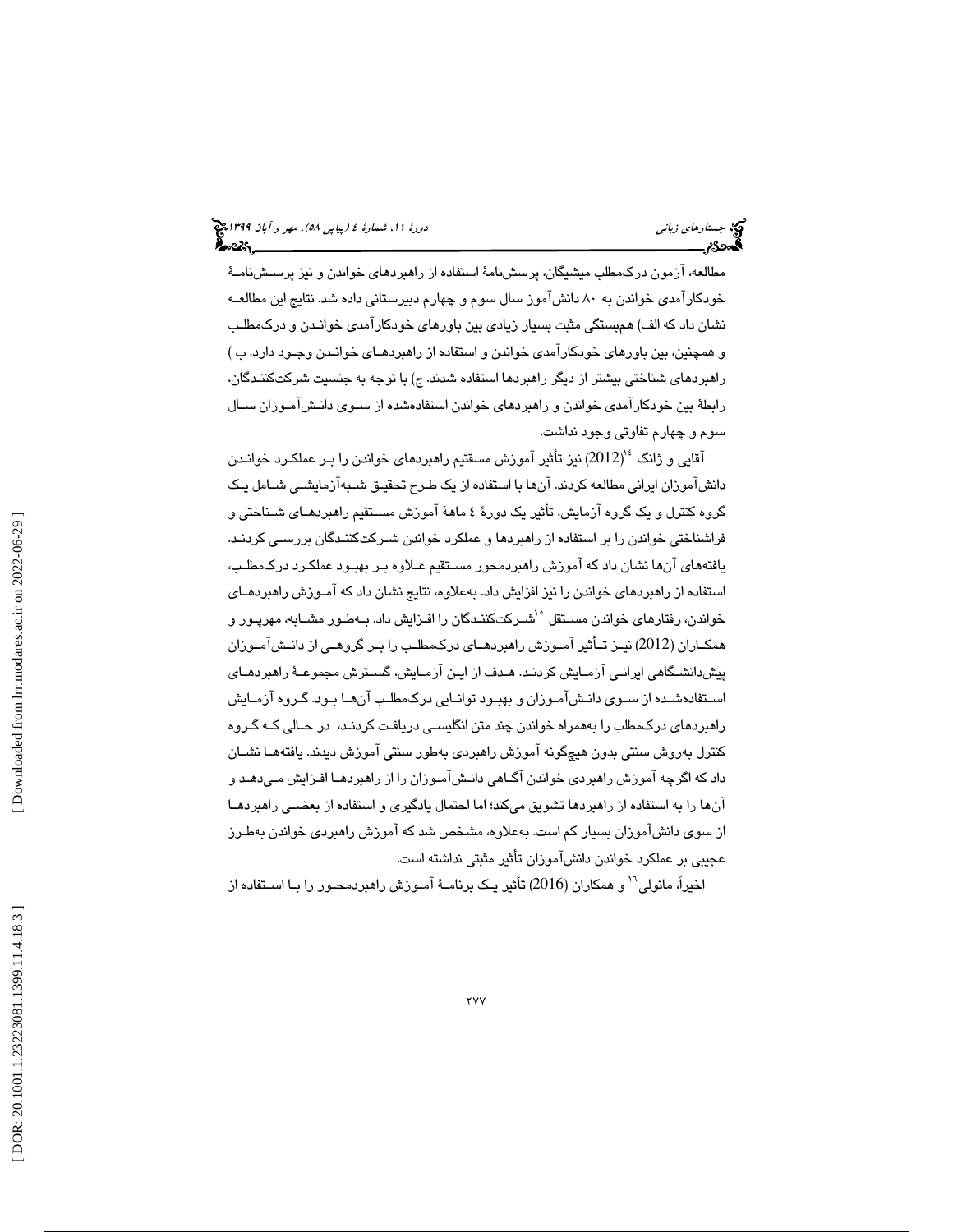راهبردهاي چندگانه بر دركمطلب دانشآموزان يوناني ارزيابي كردند. محققـان بـا اسـتفاده از يـك طرح شبهآزمايشي، تأثير يک آموزش راهبردمحور را بر مبنـاي چـارچوب توضـيح مسـتقيم<sup>۱۷</sup> بـر عملكرد خواندن شركتكنندگان گروه آزمايش بررسي كردند. يافتههاي مطالعه نشان داد كـه گـروه آزمايش در پسآزمون، عملكرد بهتري نسبتبه گروه كنترل داشتند. بهطوركلي، يافته ها سـودمندي و كارايي آموزش مستقيم راهبردهاي خواندن را براي زبانآموزان نوجوان تأييد كرد.

در ارتباط با آموزش راهبردهاي خواندن و استفاده از راهبردها، تحقيقات پيشين ارتبـاط ميـان اضطراب خواندن زبان خارجي و استفاده از راهبردهاي خواندن را نشـان داده اسـت. بـراي مثـال، لين $^{\backprime\prime}$  (2016) مدلی فرضی را بررسی کرد که تأثيرات مستقيم و غيرمسـتقيم متغيرهـای مشــخص خوانندگان زبان خارجي و انگليسي را بيان ميكرد. اين متغيرها عبـارت بودنـد از سـطح تحصـيلي، سطح زبان انگليسي خودپنداري `` و ميزان رضايت از مهارت خواندن، اضطراب خوانـدن و آگـاهي فراشناختي از راهبردهاي خوانـدن. 372 شـركت كننـده بـه نسـخة ترجمـه شـدة مقيـاس اضـطراب خواندن زبان خارجي (FLRAS(، پرسشنامة راهبردهاي خواندن و يك پرسـش نامـة خودسـنجي پاسخ دادند. نتايج نشان داد كـه خـود ارزيـابي از مهـارت خوانـدن، ارتبـاطي بـا سـطح تحصـيلي و برداشت خواننده ندارد. هر چند رضايتمندي تأثير مستقيمي بـر اضـطراب خوانـدن زبـان خـارجي داشت؛ اما بر آگاهي فراشناختي از راهبردهاي خواندن بـدون تـأثير بـود. نتـايج تحليـل مسـير نيـز نشان داد كه استنباط يادگيرندگاني كه مهارت خوانـدن داشـتند، اضـطراب خوانـدن زبـان خـارجي آنها را پيشبيني كرده و همان استنباط، يك متغير غيرمسـتقيم بـراي اسـتفاده از راهبـرد خوانـدن فراشناختي است. همچنين، لياو و وانگ<sup>71</sup> (2018) تأثير آموزش راهبردي درك،مطلب را بـر مهـارت خواندن، اضطراب و خودكارآمدي يك گروه از زبانآموزان تايواني بررسي كردند. گـروه آزمـايش آموزش راهبردهاي دركمطلب و گروه كنتـرل روش آمـوزش سـنتي را در يـك دورهٔ ۱۵ هفتـهاي دريافت كردند. نتايج پژوهش نشان داد كه گروه آزمايش هنگام روخواني انگليسي، اضطراب كمتـر و مهارت بیشتری نسبتبه گروه كنترل داشتند. همچنین، اعتمادبهنفس، پشتكار، تشویق كلامـی<sup>۲۱</sup> و عملكرد كلي گروه آزمايش بهتر از گروه كنترل بود. با وجود اين، نگرش يـادگيري ميـان دو گـروه، تفاوت زيادي نداشت.

 [\[ DOR: 20.1001.1.23223081.1399.11.4.18](https://dorl.net/dor/20.1001.1.23223081.1399.11.4.18.3).3 ] [\[ Downloaded from lrr.modares.ac.ir on 20](https://lrr.modares.ac.ir/article-14-30800-fa.html)22-06-29 ] Downloaded from lrr.modares.ac.ir on 2022-06-29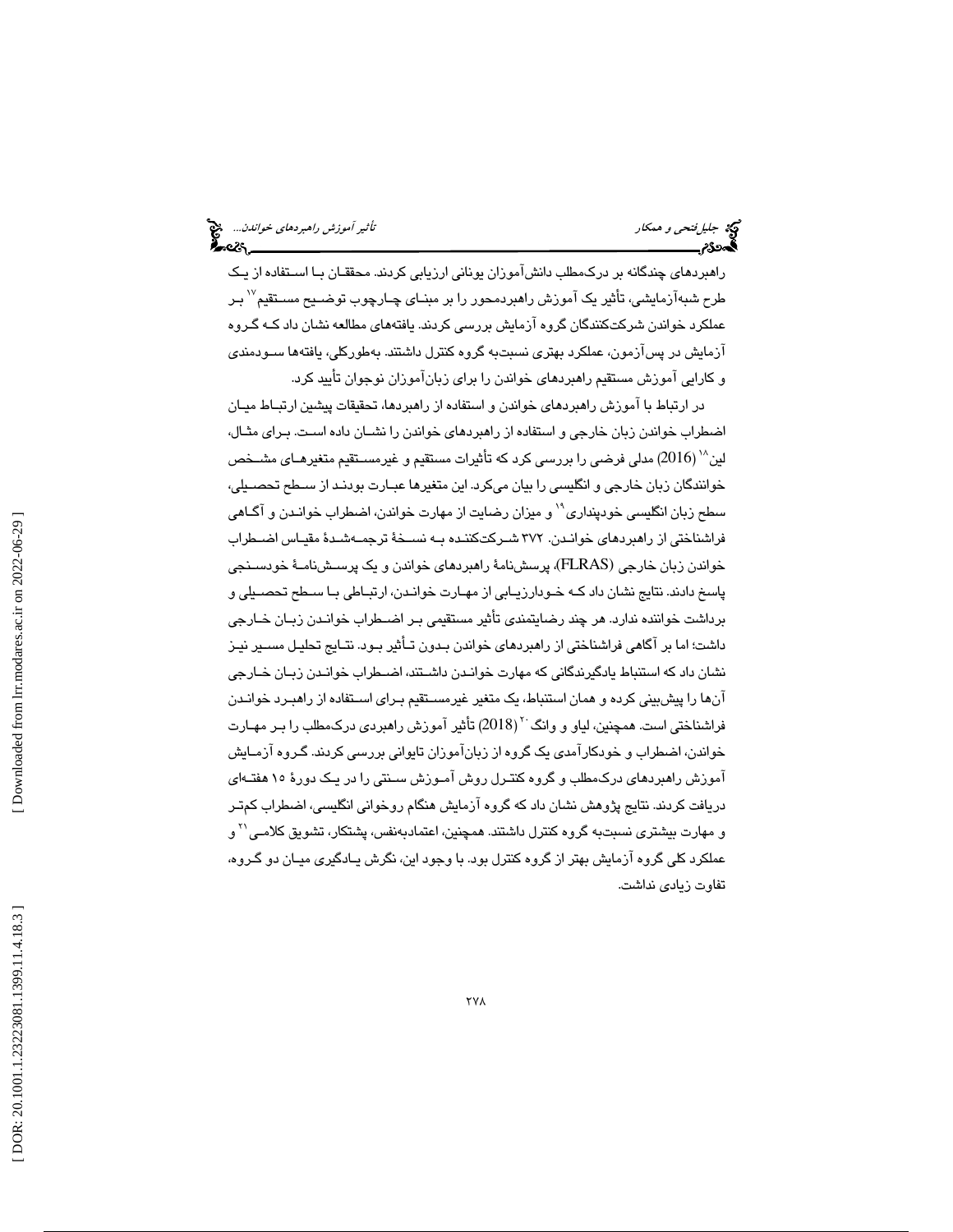# 3. روش تحقيق

. 1ـ3 شركت ها كننده

 بهمنظور تحقق اهداف اين مطالعـه، دو گـروه از زبـان آمـوزان نوجـوان ايرانـي (تعـداد 48 نفـر) بـا اســتفاده از روش نمونــهگيــرى آســـان<sup>٢٢</sup> از يــک آموزشــگاه زبــان در تهــران انتخــاب شــدند. شركتكنندگان همگي دختر و بين تا 11 13 سال سن داشتند. آنها بهطـور تصـادفي در دو گـروه آزمايش ( 25 نفر) و گروه كنترل ( 23 نفر) قرار گرفتند. بهمنظـور حصـول اطمينـان از همگـن بـودن زبان انگليسي عمومي دو گروه، آزمون تعيين سطح آكسـفورد (OPT (از تمـامي شـركت كننـدگان گرفته شد. نتايج آزمون تعيين سطح نشان داد كـه زبـان آمـوزان از نظـر دانـش زبـان انگليسـي در سطح متوسط (1B (قرار دارند. هر دو كلاس از سوي يك معلـم و بـا يـك كتـاب درسـي آمـوزش ديدنــد. دورة آمــوزش راهبردهــاي خوانــدن نيــز 12 هفتــه بــه طــول انجاميــد. آنچــه در مــورد شركتكنندگان بايد به آن توجه و تأييد شود، سن آنها و سطح دانش زباني آنهاسـت كـه هـر دو مؤلفه ميتواند دلايلي بر وجود اضطراب بيشتر در زبان خارجي بهطـور عـام و خوانـدن در زبـان خارجي بهطور خاص باشد (2006 ,Liu & Shi( .

### 2ـ3 . ابزارها

. 1ـ2ـ3 آزمون تعيين سطح زبان انگليسي (او پي تي)

آزمـون تعيـين سـطح آكسـفورد (OPT) (2004 ,Allan (كـه آزمـوني بسـيار رايـج در مطالعـات يادگيري زبان انگليسي بهشـمار مـي آيـد، بـه منظـور بررسـي همگـن بـودن سـطح زبـاني عمـومي شركتكنندگان براي هر دو گروه برگزار شد. اين آزمـون بـه منزلـة آزمـوني مناسـب بـراي تعيـين سطح مهارت انگليسي هر تعداد زبانآموز در هر سطحي در نظر گرفته ميشـود ( *ibid*(. او.پي.تـي. شـامل 6 مقيـاس سـنجش اسـت. زبـانآمـوزان بـا نمـرة بـين 0 تـا 17 در سـطح مبتـدي (1A (و زبانآموزان با نمرة بين تا 18 19 در سطح پيشمتوسط (2A (قرارمـي گيرنـد. زبـان آمـوزاني كـه نمرهٔ آنها بين ٣٠ تا ٣٩ است، در گروه متوسط (B1) و آن دسته از زبانآموزان با نمـرهٔ بـين ٤٠ تا 47 در سطح بالاي متوسط (2B (قرار خواهند گرفت. دانشآموزاني هم كه نمرات آن هـا بـين 48 تـا و 54 54 تـا 60 قـرار مـيگيرنـد، بـه ترتيـب در سـطح پيشـرفته (1C (و بسـيار پيشـرفته (2C (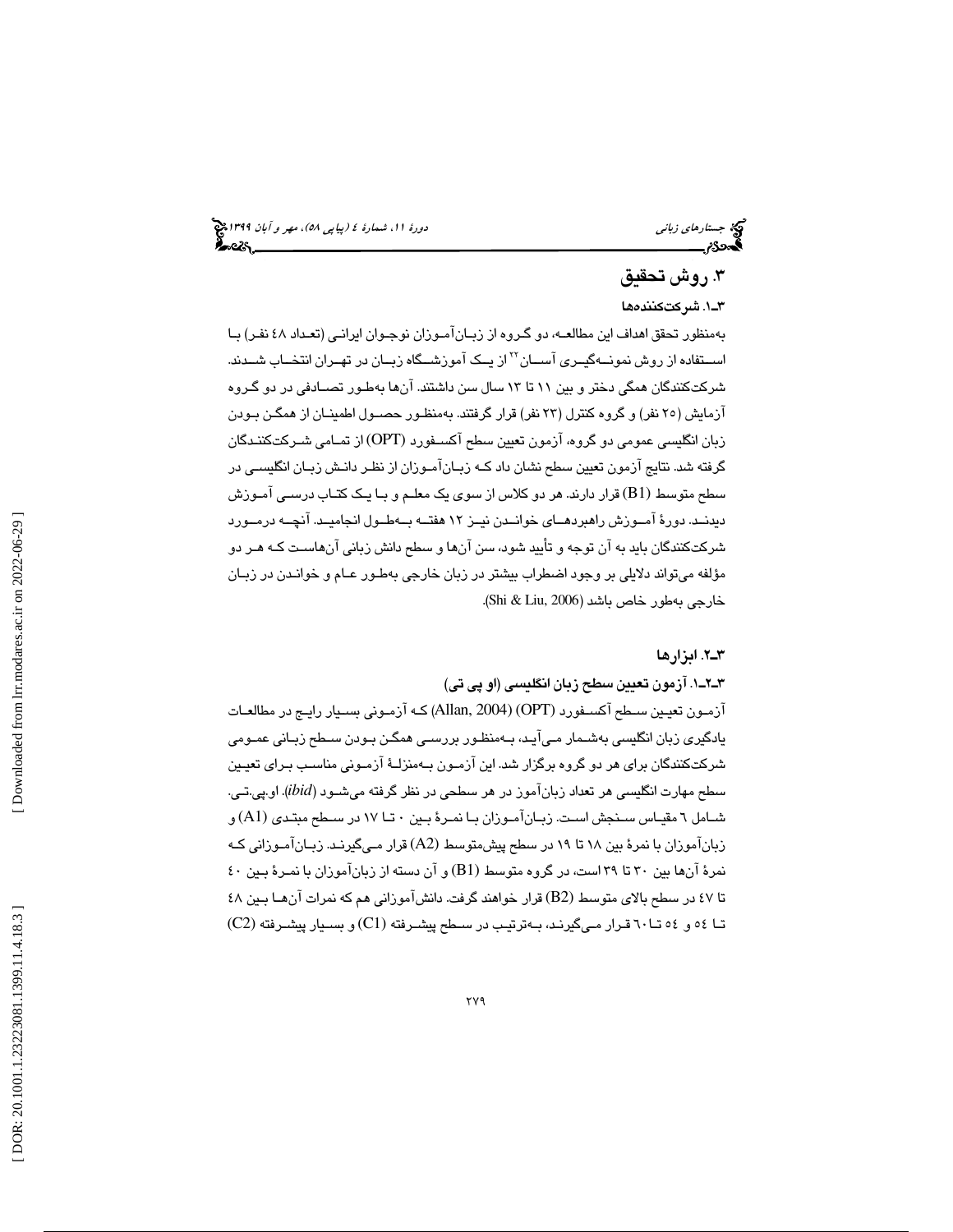طبقهبندي ميشوند. ضريب پايايي اين آزمون در مطالعـة حاضـر بـر اسـاس آلفـاي كرونبـاخ، 82 درصد گزارش شد.

### . 2ـ2ـ3 آزمون دركمطلب

در پژوهش حاضر، عملكرد دركمطلب شـركت كننـدگان بـر اسـاس دو نسـخة متفـاوت از مهـارت خواندن آزمون انگليسي مقدماتي كمبريج"٬ (CPET)، قبـل و بعـد ازدريافـت آمـوزش راهبردهـاي خواندن ارزيابي شد تا ميزان تأثير آموزش راهبردمحور بـر عملكـرد درك مطلـب شـركت كننـدگان سنجيده شود. سي.پي.اي.تي. مطابق با سطح بي.ال. در چارچوب مرجع مشــترک اروپــايي<sup>ءَ٢</sup> اســت. بخش خواندن آزمون سي.پي.اي.تي،. مهـارتهـا و توانـايي هـاي لازم بـراي درك مطلـب در سـ طح متوسطه را ارزيابي ميكند. دو نسخة استفادهشده از آزمون در اين مطالعه شامل 5 بخش بـود. در بخش اول (پرسشهاي 5تا 1 ) ليستي از علائم و متون در اختيار شركتكننـدگان قـرار داده شـد و آنها ميبايد با توجه به متن، بهترين گزينة توصيفي را انتخاب كنند. در بخش دوم (پرسـش هـاي 6 تا 10)، تعدادي اشـخاص در سـمت چـپ و توصـيفات كوتـاهي در سـمت راسـت داده شـده بـود. آزموندهندگان ميبايد توصيف متناسب با هر شخص را تعيين كنند. در بخش سوم (پرسـش هـاي تا 11 20)، با توجه به يك متن، چندين جمله داده شده بـود كـه دانـش آمـوزان ملـزم بـه تشـخيص جملات صحيح و غلط بودند. در بخش چهارم (پرسشهاي تا 21 25)، پنج پرسش چندگزينـه اي بـا يك متن داده شده بود و شركتكنندگان ملزم به انتخاب بهترين جواب از ميان گزينـه هـا بودنـد. در آخرين بخش هم (پرسشهاي ٢٦ تا ٣٥) يک آزمون جـاي خـالي بـههمـراه ده پاسـخ چندگزينـهاي بهمنظور سنجش دستور زبان و واژگان زباناموزان ارائه شده بود. شــاخص پايــايي ايـن ازمــون كه از سوي فرمول آلفاي كرونباخ اندازهگيري شد، براي پيشآزمـون و پـس آزمـون بـه ترتيـب 81 درصد و 84 درصد گزارش شد.

### . 3ـ2ـ3 مقياس اضطراب خواندن

 بهمنظور ارزيابي مقياس اضطراب خواندن زبان خارجي شركتكنندگان بهمنزلة يك متغير وابسته در اين مطالعه، مقياس اضطراب خواندن زبان خارجي ("FLRAS) استفاده شد. اف.ال.آر.آ.اس.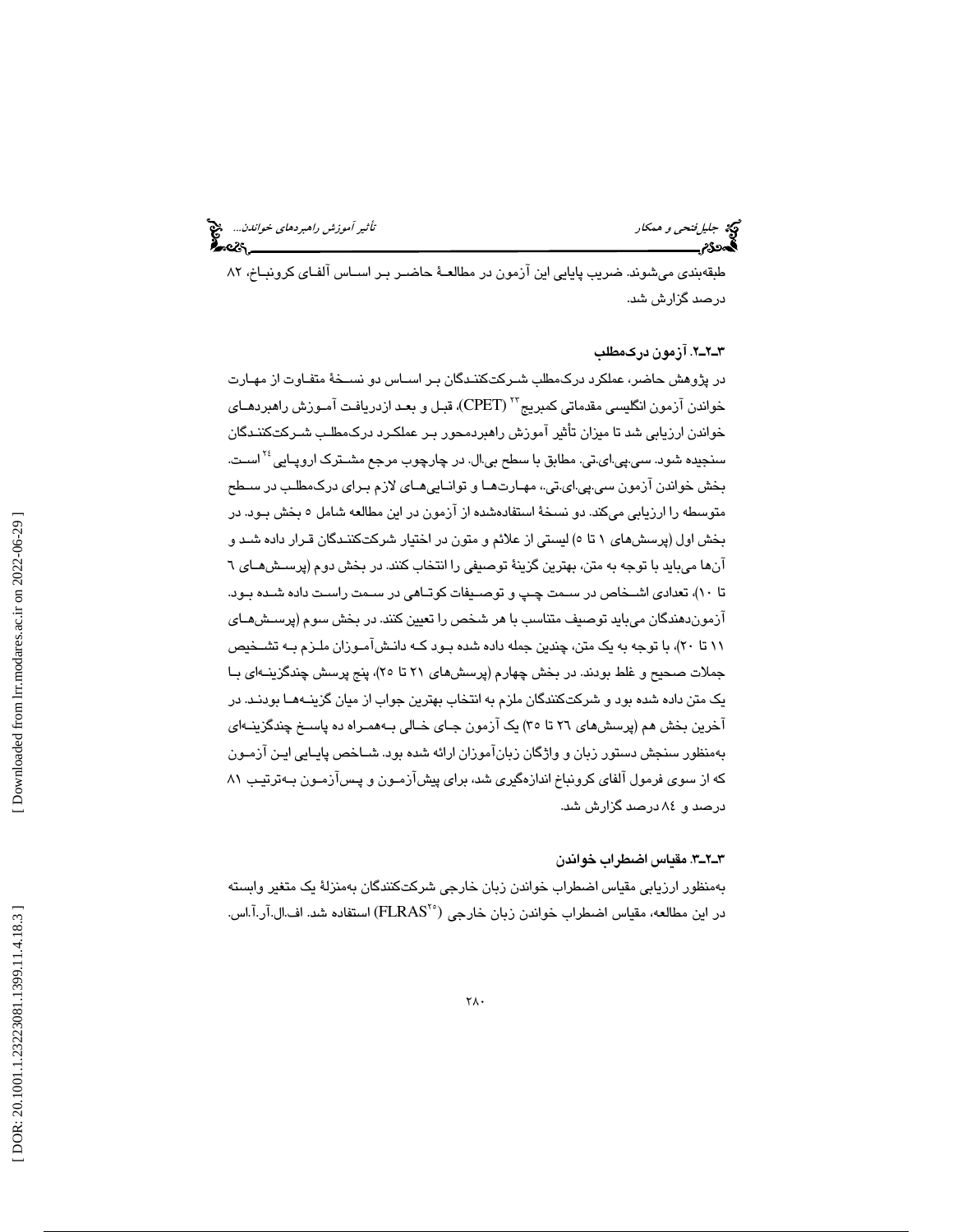که از سوی سایتو<sup>۲۰</sup> و همکاران (1999) یک مقیاس لیکرت ۵ امتیازی و دارای ۲۰ پرسش است. دامنة پاسخهاي اين مقياس از 1 ـ بهشدت مخالف بهـ 5تا شدت موافق در نظر گرفته شده است. نسخة اصلي اف.ال.آر.آ.اس. از سوي دو دانشجوي كارشناسي ارشد مترجمي زبان انگليسي ابتدا به فارسي و دوباره به انگليسي ترجمه شد. تغييرات جزئي در مقياس اف.ال.آر.آ.اس. داده شد تا با شرايط و بافت يادگيري زبان انگليسي در ايران همخواني صحيح داشته باشد. بالاترين نمرة ممكني كه از مقياس ميتوان گرفت، 100 و پايينترين نمرة ممكن 20 است. آلفاي كرونباخ براي اف.ال.آر.آ.اس. در اين مطالعه در پيشآزمون و پسآزمون بهترتيب ٨٠ و ٧٩ درصد بود.

## ٣ــ٣. روش جمعآوري دادهها

قبل از شروع آزمايش، آزمون او.پي.تي. بهمنظور اطمينان از همسطح بودن شركتكنندگان برگـزار شد. سـپس در راسـتاي اهـداف مطالعـه، يـك دورة 12 هفتـه اي آمـوزش راهبردهـاي خوانـدن بـا آموزش معمول گروه آزمايش تلفيق شد. در جلسة اول دوره، مدرس آموزش راهبردهاي خوانـدن را بهصورت خلاصه توضيح داد و با توجه به مدل آموزش راهبردي مورد اسـتفاده، برنامـة كلـي دوره را براي دانشآموزان تبيين كرد.

آموزش راهبردي مورد استفاده در اين مطالعه بر پاية چارچوب مدل سي.آ.ال.ال.آ. بـود كـه از سوي شاموت و همكاران (1999) طراحي شد. ايـن مـدل از پـنج مرحلـة اصـلي تشـكيل مـي شـود: آمادهسـازي<sup>۲۷</sup>، ارائـه<sup>^۲</sup>، تمـرين <sup>۲۲</sup>، ارزيـابي <sup>۳۰</sup> و گسـترش <sup>۳</sup>. در ايـن چـارچوب، از آمـوزش كـاملاً مستقيم بهسمت آموزش غيرمستقيمِ استفاده از راهبردها در فعاليت هـاي يـادگيري پـيش مـي رود. بهگونهاي كه زبانآموزان بتوانند مسئوليت بيشتري در انتخاب و پيادهسـازي راهبردهـاي مناسـب يادگيري بر عهده بگيرند. اين چرخه با اضافه شدن راهبردهاي جديد به مجموعة راهبردهـاي قبلـي زبانآموزان، تكرار ميشود. توصيف دقيقتر هر سطح بههمراه فعاليتهاي مربوط بـه همـراه مثـال در جدول شمارة 1 آورده شده است.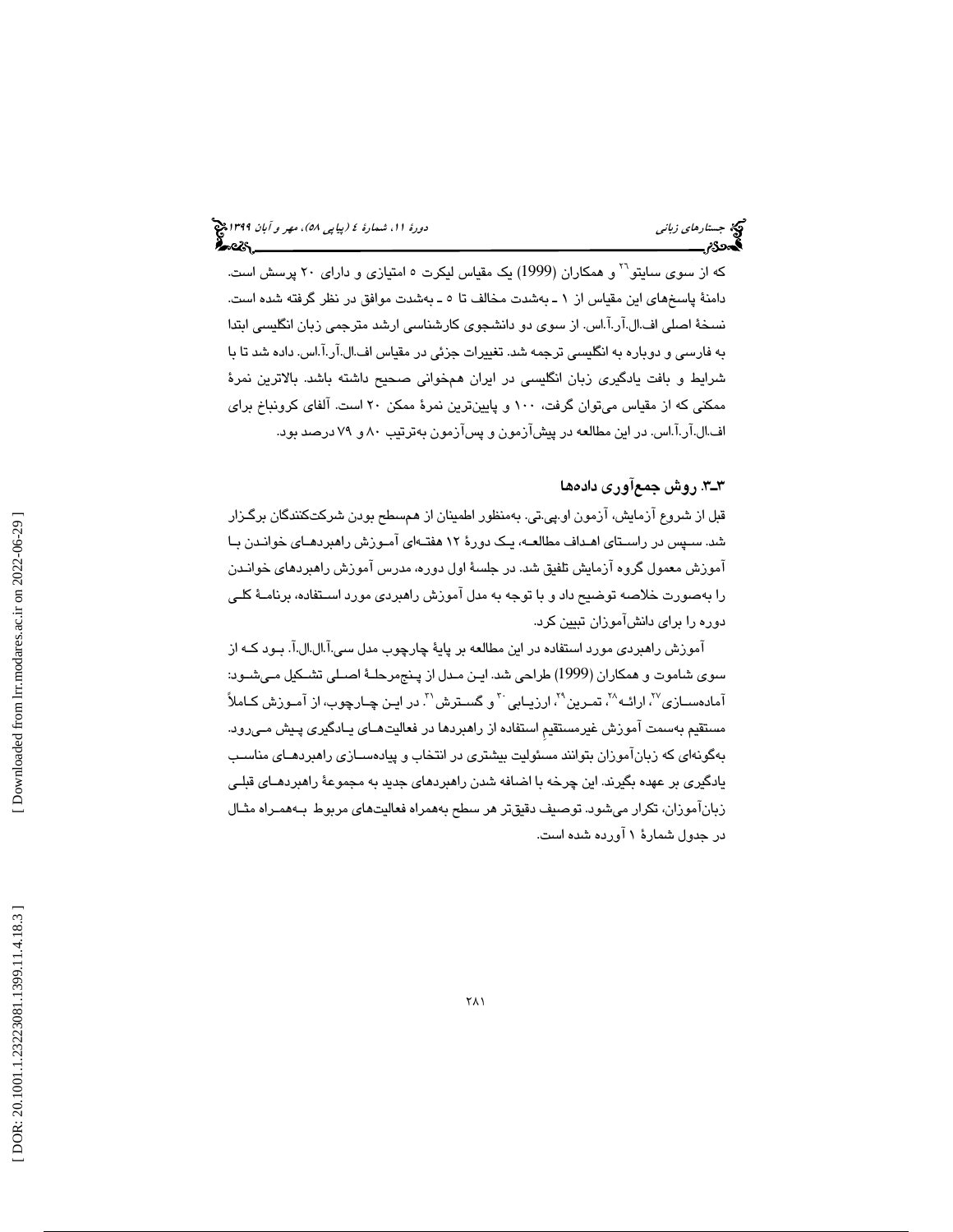جد جليل *فتحي و همكار تأثير آموزش راهبردهاي خواندن...*. وفق<sup>ع</sup><br>المصري المصري المصري المصري المصري المصري المصري المصري المصري المصري المصري المصري المصري المصري المصري المصر<br>المصري المصري المصري المصري المصري المصري المصر

# جدول 1: توصيف آموزش خواندن راهبردمحور **Table 1**: Description of reading strategy-based instruction

| نمونة فعالىت                                             | هدف                                    | مر حله |
|----------------------------------------------------------|----------------------------------------|--------|
| ىحثھاى گروھى دربارۂ راھىرىھاى جدىد استفادەشدە در         | کمک به دانشآموزان بهمنظور آشنایی       |        |
| فعاليتهای خواندن.                                        | با راهبردهایی که قبلاً در فعالیتهای    | آماده- |
| مکالمههای گروهی و انفرادی دربارهٔ راهبردهای خاص استفاده  | خواندن متفاوت از آنها استفاده كردهاند  | سازى   |
| شده برای هر فعالیت.                                      | و افزايش آگاهي آنها از تأثيرات بالقوهٔ |        |
| روشهای بازنگری فعالیتهای کلاسی که بهکمک آنها             | استفاده از این راهبردها در موفقیت      |        |
| زبانآموز در طول انجام هر فعالیت، هر آنچه را فکر میکند به | آنها در پادگیری.                       |        |
| زبان میآورد.                                             | معلم قادر است با فعال كردن دانش قبلى   |        |
| مقیاس ها و لیستهای خودگزارشی دربارهٔ راهبردهای           | زبانآموزان درمورد استفادهٔ کنونی       |        |
| استفادهشده بههنگام انجام فعالیتهای خواندن.               | آنها از راهبردهای خواندن نیازهای       |        |
| معلم خود هنگام خواندن یک متن که بر روی پروژکتور پیش      | زبانآموزان را بهمنظور تدريس            |        |
| روی آنها نشان داده می شود، بلند فکر میکند.               | راھبردھای خواندن شناسایے کند.          |        |
| معلم خود هنگام خواندن یک متن که بر روی پروژکتور پیش      | معلم راهبردهای مختلف را توضیح و        | ارائه  |
| روی آنها نشان داده میشود، بلند فکر میکند.                | مدلسازی میکند و جزئیات، ویژگیها،       |        |
| معلم همزمان با خواندن، استفادهٔ هر راهبرد را نشان میدهد. | کارایی و استفادههای مختلف هر راهبرد    |        |
| بهطور مثال: حدس محتوا با توجه بهمنزلة استفاده از عكسها   | را به دانشآموزان ارائه میدهد.          |        |
| بهمنظور فعالسازی دانش طرحوارهای از هر بخش، توجه ویژه     |                                        |        |
| به موضوعات و متون ایتالیک و پررنگشده، خودارزیابی از      |                                        |        |
| درك مطلب و برنامهریزی برای پرداختن به لغات جدید،         |                                        |        |
| دستورزبان و یا اطلاعات جدید داخل متن و ارزیابی میزان     |                                        |        |
| موفقیت افراد در میزان درکمطلب خود.                       |                                        |        |
| سپس معلم میتواند نظر دانشآموزان را دربارهٔ راهبردها      |                                        |        |
| بپرسد، همچنین، معلم با توضیحات بیشتر اسم فنی و           |                                        |        |
| تخصصی و نحوهٔ استفادهٔ بهتر و مؤثرتر از هر راهبرد را     |                                        |        |
| توضیح دهد. این خود نوعی مدلسازی برای دانشآموزان          |                                        |        |
| است که با کمک آن میتوانند خود را حین انجام موفقیتآمیز    |                                        |        |
| یک فعالیت خواندن تصور کنند.                              |                                        |        |
|                                                          |                                        |        |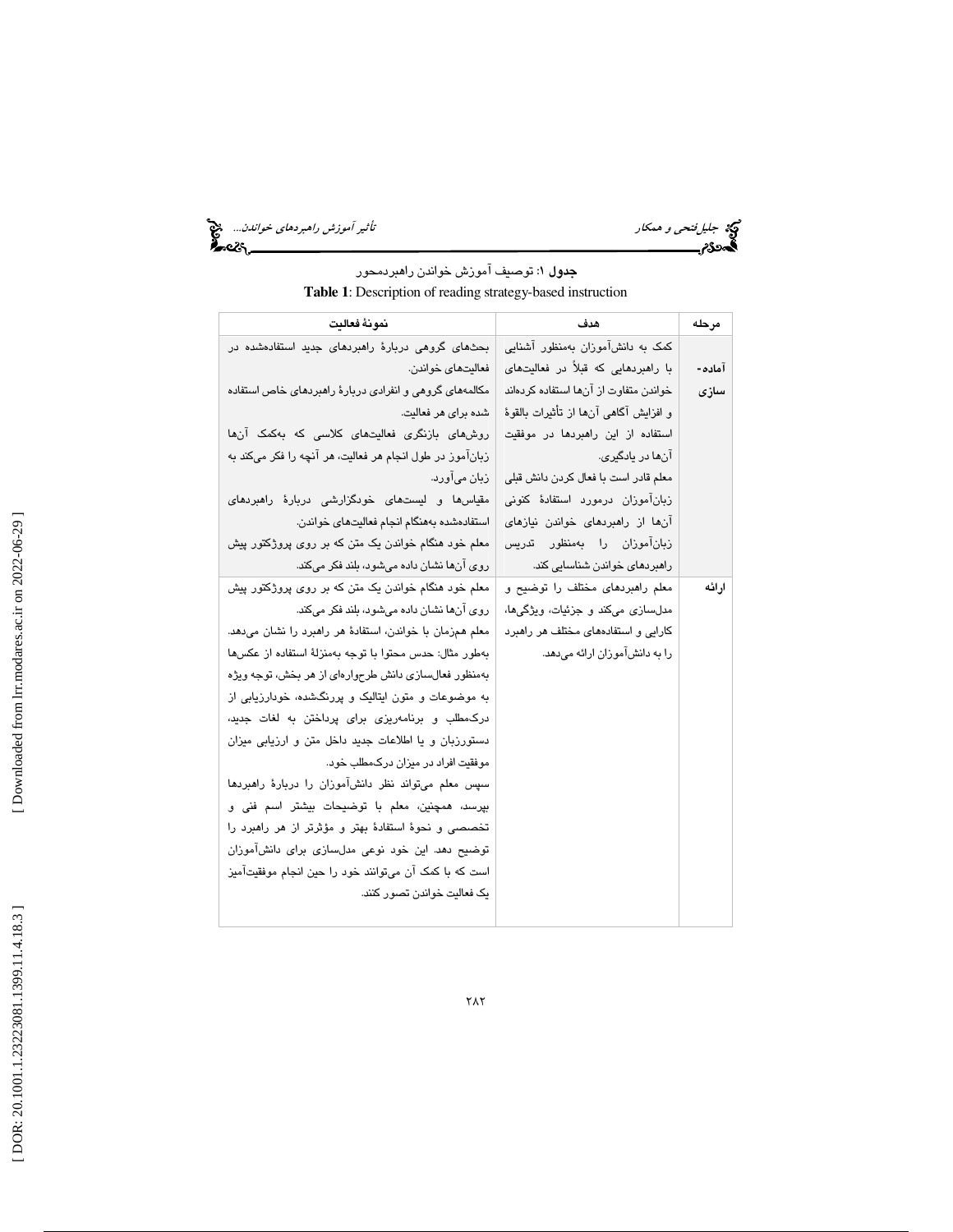# جستار*هاي زباني (1398-1194) بين 68)، مهر و آبان 139*9 مج

| ውርና ነ                                                     |                                              | ەددى.   |
|-----------------------------------------------------------|----------------------------------------------|---------|
| نمونة فعاليت                                              | هدف                                          | مرحله   |
| تعدادی از زبانآموزان یک داستان را میخوانند، درمورد لغات   | به دانشآموزان فرصت تمرین هر                  | تمرين   |
| جدید آن بحث و سعی میکنند معنی آنها را با توجه به بافت     | راهبرد با فعالیتهای واقعی خواندن             |         |
| حدس بزنند و در آخر نکات مهم داستان را خلاصه میکنند.       | واقعي داده ميشود.                            |         |
| انواع راهبردها را میتوان با فعالیتهای متفاوت تمرین کرد.   | زبانآموز در حال انجام فعالیتهای              |         |
|                                                           | گروهی میتواند بهطور مکرر تمرینها را          |         |
|                                                           | تكرار كند.                                   |         |
| خودارزیابی بعد از انجام هر راهبرد جدید، ثبت یادداشتهای    | زبانآموزان میتوانند میزان پیشرفت در          | ارزيابى |
| روزانه که در آن زبانآموزان نتایج استفاده از هر راهبرد را  | استفاده از هر راهبرد را بسنجند و             |         |
| یادداشت میکنند، تهیهٔ لیستی از راهبردهای بهکار گرفتهشده و | بەسبب آن، آگاهی فراشناختی خود را از          |         |
| استفاده از پرسشنامههای خودگزارشی پاسخ ـ باز که            | میزان بهبود در خواندن زبان دوم               |         |
| زبانآموزان نظر خود را درمورد کارایی راهبرهای متفاوت       | افزايش دهند.                                 |         |
| بيان ميكنند.                                              | فعالیتهایی بهمنظور افزایش مهارت              |         |
|                                                           | خودارزیابی هر دانشآموز به آنها داده          |         |
|                                                           | مى شود.                                      |         |
| دانشآموزان از راهبردهایی که آموختهاند و یا ترکیبهای جدید  | زبانآموزان سعی میکنند راهبردهـایی را         | گستر ش  |
| راهبردها که خود ایجاد کردهاند، هنگام خواندن داستانهای     | که ياد گرفتهاند به ديگر بافتها و             |         |
| کوتاه در بیرون از کلاس درس استفاده میکنند.                | فعالیتهای خواندن گسترش و انتقال دهـد.        |         |
|                                                           | در ایـن راســتا ممکـن اسـت ترکیـبـهــایی     |         |
|                                                           | جدیــدی از راهبردهـــا از ســـوی خـــود      |         |
|                                                           | زبان آموزان بهوجود آيد. تا اين مرحله،        |         |
|                                                           | آمــوزش راهبردمحــور بــه اهــداف خــود      |         |
|                                                           | برسد، يادگيرنده مي تواند بـهطـور مســتقل     |         |
|                                                           | از راهبردهــا اســتفاده كنــد و نيــز ظرفيـت |         |
|                                                           | خــودتنظيمي بـــهمنظــور تقبــل مســئوليت    |         |
|                                                           | یادگیری خود را بهدست آورده است.              |         |

 بهطور همزمان، دانشآم وزان گروه كنترل بهصورت سـنتي و بـدون دريافـت هـيچ گونـه آمـوزش راهبردي خواندن زبان دوم آموزش ديدند. بهطور دقيقتر، رويكرد اتخاذ شده بـراي گـروه كنتـرل، خواندن متن با صداي بلند از سوي زبانآموزان و سپس ترجمة آن بود. در طول جلسـات، مـدرس لغات جديد را آموزش و پرسشهاي دركمطلب شـفاهي بعـد از مـتن را پاسـخ مـي داد. بـه منظـور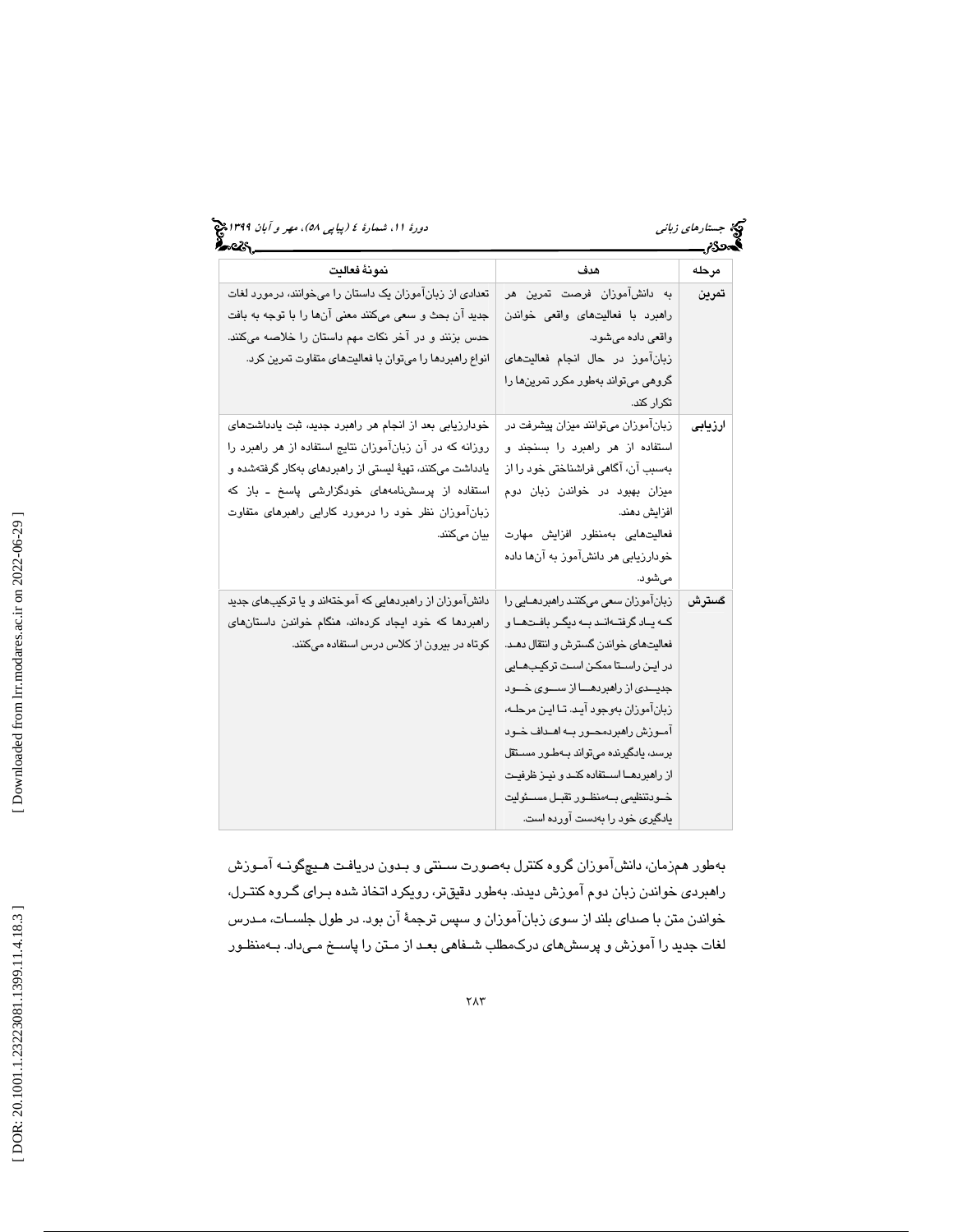سنجش عملكرد دركمطلب و اضـطراب خوانـدن شـركت كننـده هـا بـه ترتيـب از دو آزمـون بخـش خواندن انگليسي مقدماتي كمبريج (CPET) و مقياس اضطراب خواندن زبـان خـارجي (FLRAS)، قبل و بعد از دورة آموزش بهمنزلة پيشآزمون (قبل از آموزش راهبرد خواندن) و پسآزمون (بعـد از آموزش راهبرد خواندن) استفاده شد.

. 4ـ3 ها نتايج تحليل داده

 بهمنظور تحليل آماري دادهها از نرمافزار اس.پي.اس.اس. نسخة 20 استفاده شد. همانطور كه در مطالب بالا اشاره شد، براي حصول اطمينان از همگن بودن دو گروه پيش از شروع دور ة آموزش راهبردمحور تست تعيين سطح آكسفورد (او.پي.تي.) براي همهٔ زبانآموزان در دو گروه اجرا شد. براي مقايسهٔ ميانگينهاي او.پي.تي. يک آزمون تي مستقل براي مشاهدهٔ تفاوتهاي موجود بين دو گروه اجرا شد. نتايج آزمون تي مستقل (مندرج در جدول شمارۀ ۲) بيانگر اين است كه گروهها از نظر دانش كلي زبان انگليسي با يكديگر تفاوت معناداري نداشتند.

جدول 2: نتايج آزمون او.پي.تي. **Table 2**: Results of the OPT for each group

| گروه   | ميانگين                        | انحراف،معيار | مقدار   | سطح معنادارى |
|--------|--------------------------------|--------------|---------|--------------|
| آزمايش | $Y \circ / VY$                 | ه ۱۰/۰       | $-1728$ | .721         |
| كنترل  | $\Upsilon \Upsilon / \Upsilon$ | $9/\lambda$  |         |              |

سپس بهمنظور سنجيدن آثار دورة آموزش راهبردهاي خواندن بر عملكرد دركمطلب شركتكنندگان و بررسي تغيير در عملكرد خواندن زبان دوم در هر دو گروه از پيشآزمون تا پسآزمون از آزمون تی نمونههای وابسته<sup>۲۲</sup> استفاده شد. نتایج مندرج در جدول شمارهٔ ۳ نشان t(24) = - ميدهد كه تغيير در نمرات ميانگين از پيشآزمون تا پسآزمون براي گروه آزمايش ( 0.05 > p -7.88,) = 22(t (از لحاظ آماري معنادار بودند. در 0.05 > p 29.33, (و گروه كنترل ( گروه آزمايش ميانگين عملكرد خواندن از 84/ 17 در پيشآزمون به 20/ 25 در پسآزمون افزايش يافت و در گروه كنترل نيز ميانگين عملكرد خواندن از 95/ 16 در پيشآزمون به 78/ 20 در پسآزمون افزايش يافت.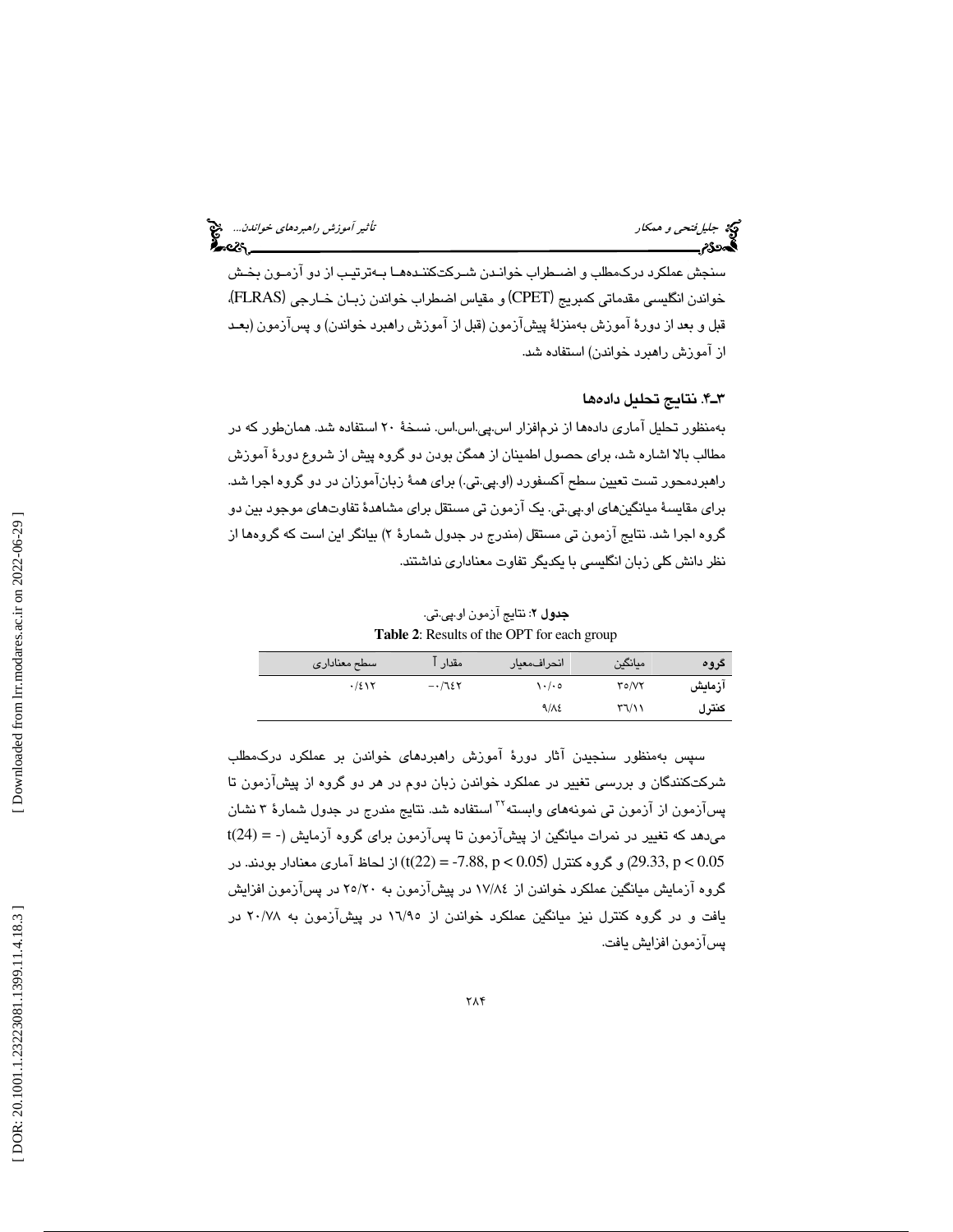جستار*هاي زباني (1398-1194) بين 68)، مهر و آبان 139*9 مج

جدول 3: نتايج آزمون تي وابسته براي نمرات عملكرد خواندن در هر گروه Table 3: Paired samples t-test for reading scores in each group

|                 |                        |                          | پسآزمون                       |              | پيشآزمون     |        |
|-----------------|------------------------|--------------------------|-------------------------------|--------------|--------------|--------|
| سطح<br>معنادارى | مقدار t                | انحراف معبار             | ميانگين                       | انحراف معيار | ميانگين      | گروهها |
| $\cdot/\cdot$   | $-\tau \eta/\tau \tau$ | 2/77                     | $\Upsilon \circ / \Upsilon$ . | 2/77         | <b>IV/AE</b> | آزمايش |
| $\cdot/\cdot$ . | $-V/M$                 | $0/\tilde{\Upsilon} \xi$ | $Y \cdot / V \wedge$          | 2/70         | 17/90        | كنترل  |

همچنين، آزمون تحليل كوواريانس (آنكووا™) يكطرفه بين گروهي براي مقايسهٔ تأثيرگذاري دو نوع آموزش خواندن بهكار گرفتهشده در اين مطالعه استفاده شد. متغير مستقل نوع آموزش بود (آموزش راهبردمحور يا آموزش سنتي) و نمرات شركتكنندگان در پسآزمون خواندن بهمنزلة متغيير وابسته در نظر گرفته شد. در بررسي آنكووا، نمرات شركتكنندگان در پیشآزمون عملکرد خواندن بهمنزلهٔ کووراریانس<sup>،۳</sup> درنظر گرفته شدند. ابتدا بررسیهای اولیه براي حصول اطمينان از عدم تخطي فرضيهٔ نرمال بودن، خطي بودن° ً همگني واريانسها و همگنی شیبهای رگرسیون انجام شد. پس از بررسی مفروضهها آزمون آنكووا اجرا شد كه زيادي در ميانگين نمرات عملكرد خواندن در پسآزمون بين دو گروه ديده ميشود = (45 1,)*<sup>F</sup>* نتايج آن در جدول شمارة 4 نشان داده شده است. جدول شمارة 4 نشان ميدهد كه تفاوت آماري  $.41.99, p = 0.000,$  partial eta squared = 0.48 )

جدول 4: نتايج آزمون آنكوا براي نمرات عملكرد خواندن **Table 4:** ANCOVA results for reading comprehension scores

| منبع         | مجموع مجذورات                     | درجهٔ آزاد <i>ی</i> | ميانگين مجذورات | $F$ مقدار      | سطح معناداري            |  |
|--------------|-----------------------------------|---------------------|-----------------|----------------|-------------------------|--|
| كوواريانس    | $992/\cdot57$                     |                     | 992/·57         | <b>TAJ/9AY</b> | $\cdot/\cdot\cdot\cdot$ |  |
| (پیشآزمون)   |                                   |                     |                 |                |                         |  |
| بين نمونهها  | 120/27                            |                     | 120/27          | 21/990         | $\cdot/\cdot\cdot\cdot$ |  |
| درون نمونهها | $\circ \circ / \wedge \vee \cdot$ | ه ٤                 | $T/\xi$ $T\xi$  |                |                         |  |
|              |                                   |                     |                 |                |                         |  |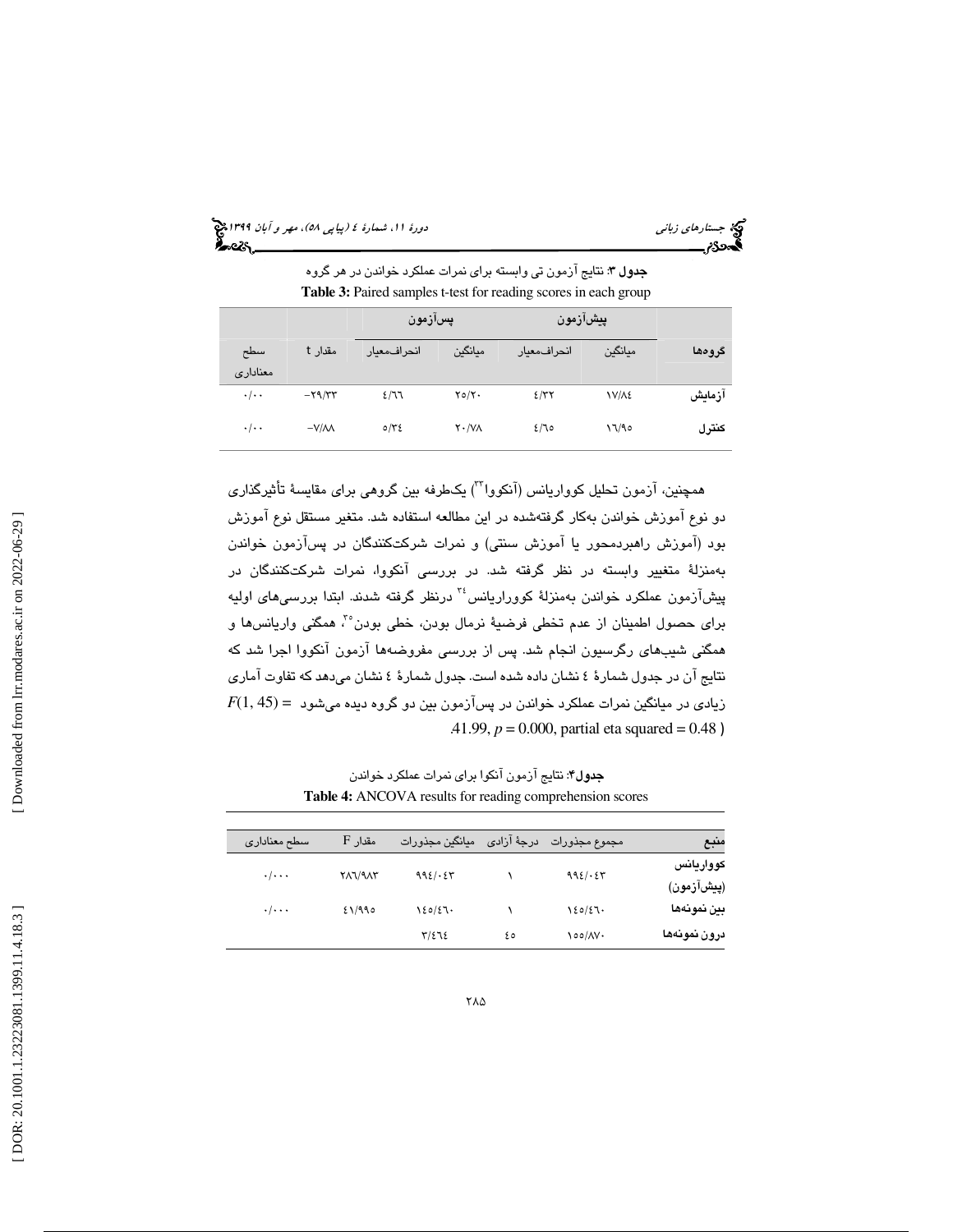جد جليل *فتحي و همكار تأثير آموزش راهبردهاي خواندن...*. چي<br>ال**ج**مهور<br>ال**جمهور تأثير الله تأثير الله الله على الله على الله على الله على الله على الله على الله على الله على الله على** 

در ارتباط با اضطراب خواندن زبان خارجي، آمار توصيفي در جدول شمارة 5 نشان ميدهد كه اندكي كاهش در نمرات گروه كنترل از پيشآزمون (ميانگين: 17/ ،50 انحرافمعيار: 20/9 ) به پسآزمون (ميانگين: ۹/٤٣، انحرافمعيار: ۹/٥٣) ديده میشود. روند كاهشی مشابهی نيز در<br>نمرات گروه آزمايش از پيشآزمون (ميانگين: ۸/۹۲، انحرافمعيار: ۹/٦٠) به پسآزمون (ميانگين: ٤٤/٢٤، انحراف معيار: ١٠/٠٤) قابل مشاهده است. همچنين، پس از درنظر گرفتن نمرات پيشآزمون اضطراب خواندن زبان خارجي بهمنزلة كوواريانس، نتايج آزمون آنكووا نشان داد كه  ${\rm F}(1,~$  تفاوت در پسآزمون نمرات اضطراب خواندن بين دو گروه معنادار است (جدول شمارهٔ ۲) .(45) = 5.99, p = 0.018, partial eta squared = 0.11. اين يافته بيانگر اين است كه آموزش راهبردهاي خواندن در كاهش اضطراب خواندن زبانآموزان مؤثر بوده است.

جدول 5: آمار توصيفي براي نمرات اضطراب خواندن **Table 5**: Descriptive statistics for reading anxiety scores

| پسآزمون             |         | پيشآزمون     |                      |        |
|---------------------|---------|--------------|----------------------|--------|
| انحراف،معيار        | ميانگين | انحراف،معيار | ميانگين              | گرومها |
| $\cdot$ / $\cdot$ { | 22/33   | 9/1          | $2\Lambda/9$         | آزمايش |
| 9/07                | 29/27   | 9/0.7        | $\circ \cdot / \vee$ | كنترل  |

جدول 6: نتايج آزمون آنكوا نمرات اضطراب خواندن Table 6: ANCOVA results for reading comprehension scores

| منابع                 | مجموع<br>مجذورات | درجة<br>آزادى | مىانگىن<br>مجذورات | مقدار F            | سطح معنادارى    |
|-----------------------|------------------|---------------|--------------------|--------------------|-----------------|
| کو واريانس (پيشآزمون) | 1.9V/9AV         |               | $\lambda$ - ٩٧/٩٨٧ | $Y\Lambda$ /99 $Y$ | $\cdot/\cdot$   |
| بين نمونهها           | XY1/99A          |               | 177/991            | 0/992              | $\cdot/\cdot$ \ |
| درون نمونهها          | IV. E/YYO        | ه ٤           | <b>TV/AVT</b>      |                    |                 |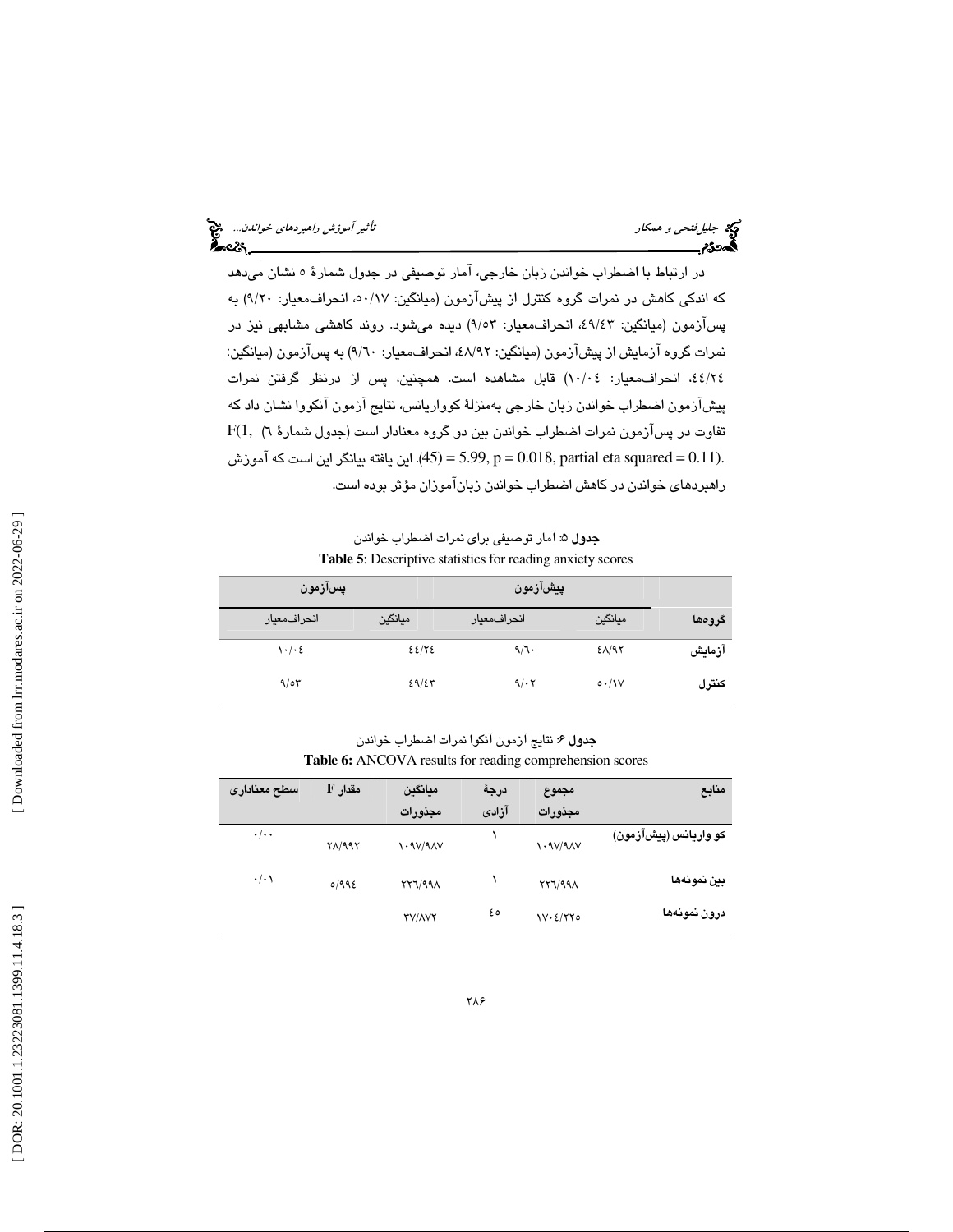بهطور خلاصه، تحليل دادههاي اين پژوهش نشان داد كه آموزش راهبردي مهارت خواندن نه تنها سبب بهبود عملكرد زبانآموزان نوجوان در مهارت خواندن در زبان انگليسي ميشود؛ بلكه ميزان اضطراب اين افراد در خواندن زبان خارجي را نيز بهطور معناداري كاهش ميدهد.

## . نتيجه 4

مطالعة حاضر بهمنظور بررسي تأثير اجراي يك برنامة آموزش راهبردي خواندن بر دركمطلـب و اضــطراب خوانــدن زبــان آمــوزان نوجــوان ايرانــي انجــام گرفــت. از مــدل آمــوزش راهبــردي سي.اي.ال.ال.اي. بهمدت دوازده هفته استفاده شد. نتايج اين پژوهش نشـان داد كـه در پايـان دوره توانايي دركمطلب زبانآموزان گروه آزمايش بهطرز زيادي بهتر از گروه كنترل بود. اين نتيجه بـه اين معناست كه آموزش راهبردي خواندن در افزايش دركمطلب زبانآموزان نوجوان ايراني مـؤثر بـوده اســت. نتـايج ايـن مطالعـه بــا مطالعــات تجربــي پيشــين ( ;2012 ,Zhang & Aghaie خـوان هـم) Akkakoson, 2013; Dabarera, Renandya, & Zhang, 2014; Zhang, 2008 بوده است و با يافتههاي شانگ (2010) مغايرت دارد. بهطور دقيـق تـر، يافتـه هـاي مطالعـة حاضـر تأييد و گسترش يافته هاي مـانولي و همكـاران ( 2016) اسـت كـه تصـديقي بـر كـارايي اسـتفاده و آموزش راهبردها در بهبود دركمطلـب زبـان آمـوز ان مدرسـه اي و نوجـوان اسـت. بـا ايـن حـال، يافته هاي اين مطالعه در تضاد با يافته هاي مهرپور و همكاران است كه مطالعة آنهـا نشـان داد كـه آموزش خواندن راهبردمحور سبب افزايش دركمطلب زبـان دوم دانـش آمـوزان پـيش دانشـگاهي ايراني نميشود.

افزايش عملكرد زبانآموزان نوجوان بعد از دريافت آموزش راهبردمحـور ممكـن اسـت حـاكي بر اين ادعا باشد كه زبانآموزان نوجوان بهنسبت زبانآموزان سن بـالاتر، شـانس بيشـتري بـراي فراگيري راهبردهاي خواندن در زبان دوم دارنـد ( 1998 ,Dobson(؛ درنتيجـه آمـوزش راهبـردي در سنين نوجـواني مـي توانـد سـبب افـزايش اعتمادبـه نفـس و مهـارت زبـان آمـوز در اسـتفاده از راهبردهاي مؤثر زباني و درنهايت، بهبود مهارت زباني آنها در كلاسهاي درس شـود ( Manoli .(et al., 2016)

 بهعلاوه، نتايج مطالعة كنوني تصديقي بر مؤثر بودن آموزش راهبردهـاي خوانـدن زبـان دوم در بهبود دركمطلب زبانآموزاني است كه در پردازش اطلاعـات مـتن، هـدف محـورتر شـدند ( & Erler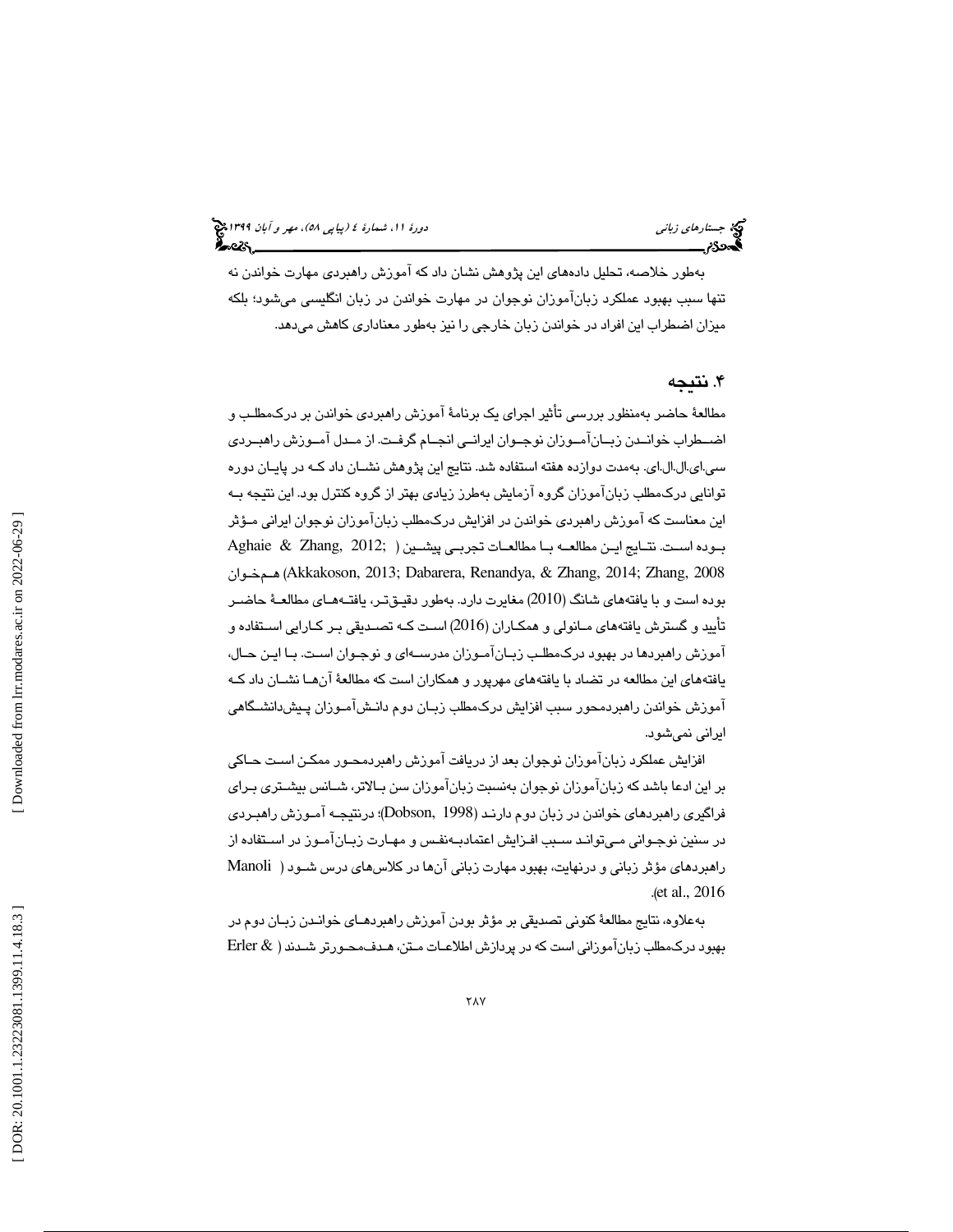جليلفتحي و همكار تأثير آموزش راهبردهاي خواندن...

2009 ,Grabe; 2007 ,Finkbeiner(. همچنـين، بهبـود عملكـرد خوانـدن شـركتكننـدگان گـروه آزمايش تصديقي بـر يافتــهمـاي يانـگ $^{^\gamma\gamma}$ (2006) اسـت، مبنـي بـر اينكـه زبـانآمـوزان مـيتواننـد از راهبردهاي خواندن بهمنظور جبران نقاط ضعف خـود در خوانـدن و نيـز كسـب دانـش زبـاني كـافي براي درك متن استفاده كنند. از آنجا كه خواندن زبان دوم هـم شـامل مشـكل خوانـدن و هـم مشـكل يادگيري زبان است، آموزش مستقيم راهبردهاي خوانـدن مـي توانـد بـه زبـان آمـوزان كمـك كنـد تـا عادتهاي خواندن كارآمد را بـه منظـور بهبـود عملكـ رد دركمطلـب بهبـود ببخشـند. ايـن عـادت هـاي خواندن مؤثر از طريق آموزش غيرمستقيم و بهصورت طبيعي كسب نميشوند. بنـابراين، زبـان آمـوز لازم است ياد بگيرد كه چگونه بهصورت صحيح با دريافت آموزش مستقيم راهبردها شامل توضـيح راهبردها، مدلسازي و تمرين بتواند از راهبردهاي مؤثر خواندن در زبان دوم استفاده كند.

همچنين، ميتوان اين گونه نتيجه گرفت كه آموزش راهبردهاي خواندن زبان دوم اين پـژوهش، در افزايش آگاهي فراشناختي شركتكنندگان نسبتبه راهبردهـاي خوانـدن زبـان دوم در افـزايش بهكارگيري راهبردهاي مؤثر بههنگام انجام فعاليتهاي خواندن نقش زيـادي داشـته اسـت. كـارايي آموزش راهبردها در افزايش آگاهي فراشناختي و اسـتفاده از آنهـا در تعـداد زيـادي از مطالعـات Akkakoson, 2013; Macaro & Erler, 2008; Salataci & پيشين نيز به اثبات رسيده است ( .(Akyel, 2002

 بهعلاوه، يافتههاي اين پـژوهش نشـان داد كـه آمـوزش راهبردهـاي خوانـدن بـه طـرز زيـادي اضطراب خواندن شركتكنندگان را كاهش داد. اين يافته ها تصديقي بـر چنـدين مطالعـة پيشـين در همين زمينه و نيز تأييد اثربخشي استفاده از راهبردهاي خواندن در كاهش اضطراب خواندن زبـان ايـن ،همچنـين .)Gahungu, 2007; Lien, 2016; Naseri & Zaferanieh, 201 دوم اسـت ( 2 يافته در راستاي اين ادعاست كه ميان اضطراب زبان و اسـتفاده از راهبردهـاي زبـان دوم ارتبـاط وجـود دارد ( 2014 ,Zhang & Rahimi; 1994 ,Gardner & MacIntyre(. لـذا، مـيتـوان اينگونه نتيجهگيري كرد كه بهبود عملكرد خواندن با استفاده از راهبردهـا، بـه شـركت كننـدگان در كاهش اضطراب خواندن كمك كـرده اسـت. همـان گونـه كـه در مطالعـات قبلـي نيـز ارتبـاط ميـان اضطراب خوانـدن در زبـان خـارجي و عملكـرد خوانـدن آكادميـك ( ,Zhao; 2006 ,Liu & ,Shi  $G$ honsooly & Loghmani, ) و استفاده از راهبردهـاي خوانـدن ( ,Guo, & Dynia, 2013 2015 ,Liu & Lu; 2012 (گـزارش شـده بـود. آمـوزش راهبردهـاي خوانـدن ممكـن اسـت بـه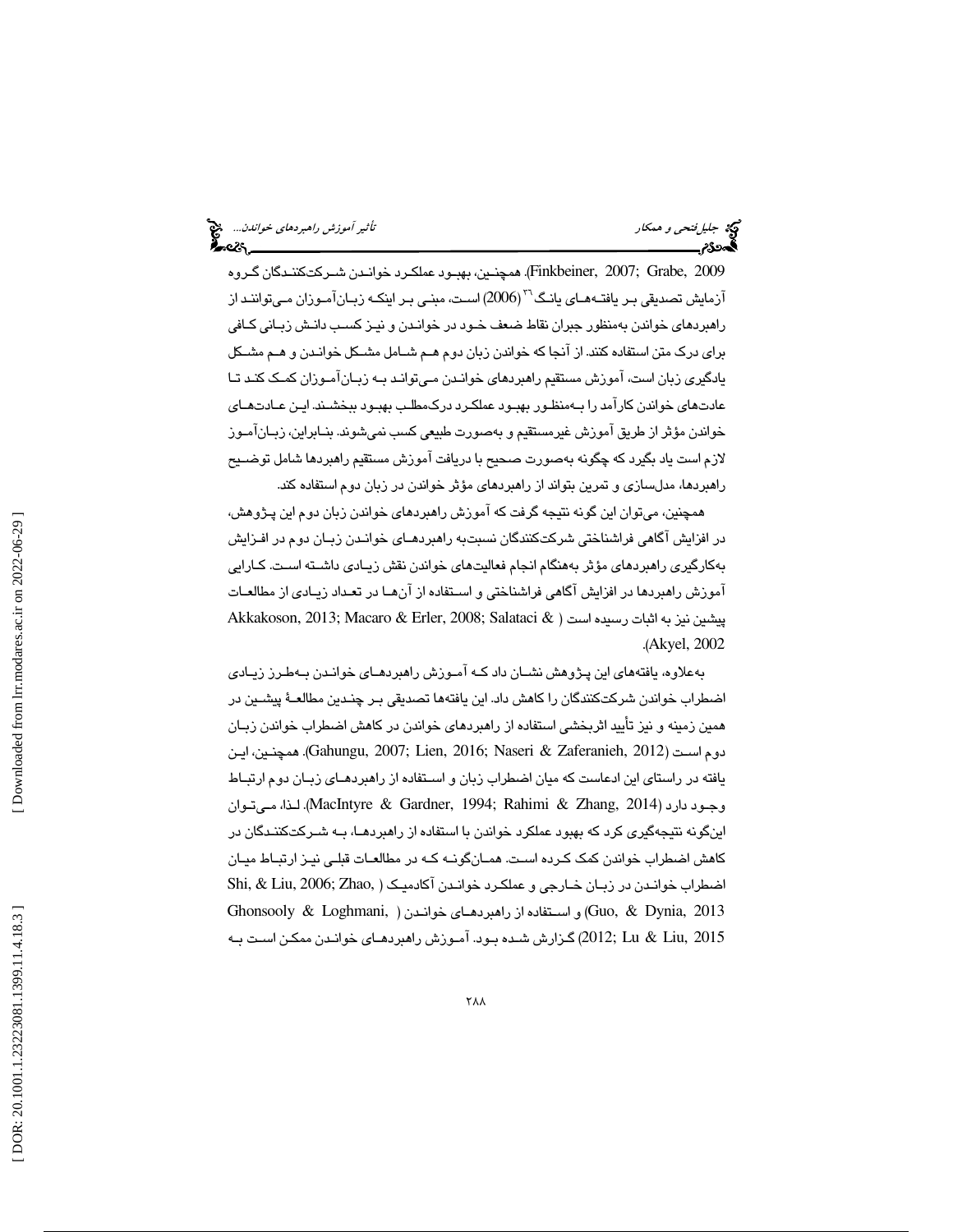شركتكنندگان اعتماد به نفس و خودكارآمدي بيشتري داده باشد. زبانآموزاني كـه اعتمـاد بـه نفـس بالاتري دارند، اضطراب كمتري را تجربـه مـي كننـد و بـاور دارنـد كـه عملكـرد بهتـري دارنـد و از راهبردهاي بيشتري هم استفاده ميكنند، در حالي كه زبانآموزان با اعتماد به نفس كمتـر، اضـطراب بيشتري دارند و باور دارند كه عملكرد بدي خواهند داشت و هنگام يادگيري هم، كمتر از راهبردهـا  $^{17}$ استفاده ميكنند (Lien, 2016). درواقع، يافتههاي اين مطالعه گواهي بر يافتـههـاي ليـاو و وانـگ 2018) اسـت كـه بـاور داشـتند اضـطراب شـركتكننـدگان را مـيتـوان بـا اسـتفاده از آمـوزش ) راهبردهاي دركمطلب زبان دوم كاهش داد.

ازجمله پيامدهاي عملي و آموزشي اين مطالعه ميتـوان بـه الـزام تلفيـق آمـوزش راهبردهـاي خواندن با آموزش كلاسي معمول اشاره كرد. توجه به آموزش راهبردهاي خواندن در كلاسهـاي زبان دوم ميتواند نهتنها سبب بهبود عملكرد خواندن شود؛ بلكه در كـاهش اضـطراب خوانـدن هـم به زبانآموزان كمك كند. با وجود اين، نحوة آموزش مؤثر اين راهبردها بايد به خود مدرسـان هـم تعليم داده شود؛ زيرا اگر معلمان زبان دوم دانش و آگاهي كافي از اين راهبردها را نداشـته باشـند، ممكن است قادر به اجرا و پيادهسازي صـحيح آمـوزش ايـن راهبردهـا نباشـند ( ,Wu & Zhang 2009)؛ درنتيجه، لازم است دورههاي تربيت معلـم بـراي آمـاده كـردن مدرسـان زبـان بـه منظـور استفادة بهتر از راهبردهاي خواندن در كلاسهاي خود اقدامات لازم را انجام دهند. بـه طـور ويـژه، لازم است سياستگذاران و برنامهريزان درسي توجه جدي به مسئلة آمـوزش راهبردهـا در زبـان دوم داشته باشند؛ زيرا بهنظر ميرسد كه آموزش راهبردهاي يادگيري زبان دوم بـه طـور كلـي در ايران ناديده گرفته شده است. با توجه به يافتههـاي ايـن مطالعـه، آمـوزش راهبردهـاي خوانـدن را ميتوان از سطوح اولية آموزش زبان دوم براي زبانآموزان نوجوان در ايران شروع كرد.

يكي از محدوديت هاي بارز در اين مطالعه اين است كه پژوهشگران از رويكردهـاي جمـع آوري دادههاي كيفي، قبل و بعد از دريافت برنامة آموزشـي راهبـرد محـ ور اسـتفاده نكردنـد. اسـتفاده از پژوهش هاي كيفي و آميخته ميتواند در ارزيابي بهتر آگاهي فراشـناختي شـركت كننـدگان و نحـوة استفادهٔ آنها از راهبردهاي خواندن در قبل و بعد از دورهٔ آمـوزش راهبـردمحـور كمـک بیشـتري كند. در مطالعات آينده ميتوان از نمونه هاي بزرگتر با سطوح مهـارتي متفـاوت بـه منظـور تعمـيم يافتهها استفاده كرد. بهعلاوه، ميتوان از طرحهاي تحقيقاتي طولاني مـدت<sup>71</sup>بـراي مشــخص كـردن دستاورد و يادگيري بلندمدت برنامههاي آموزش راهبردمحور استفاده كرد.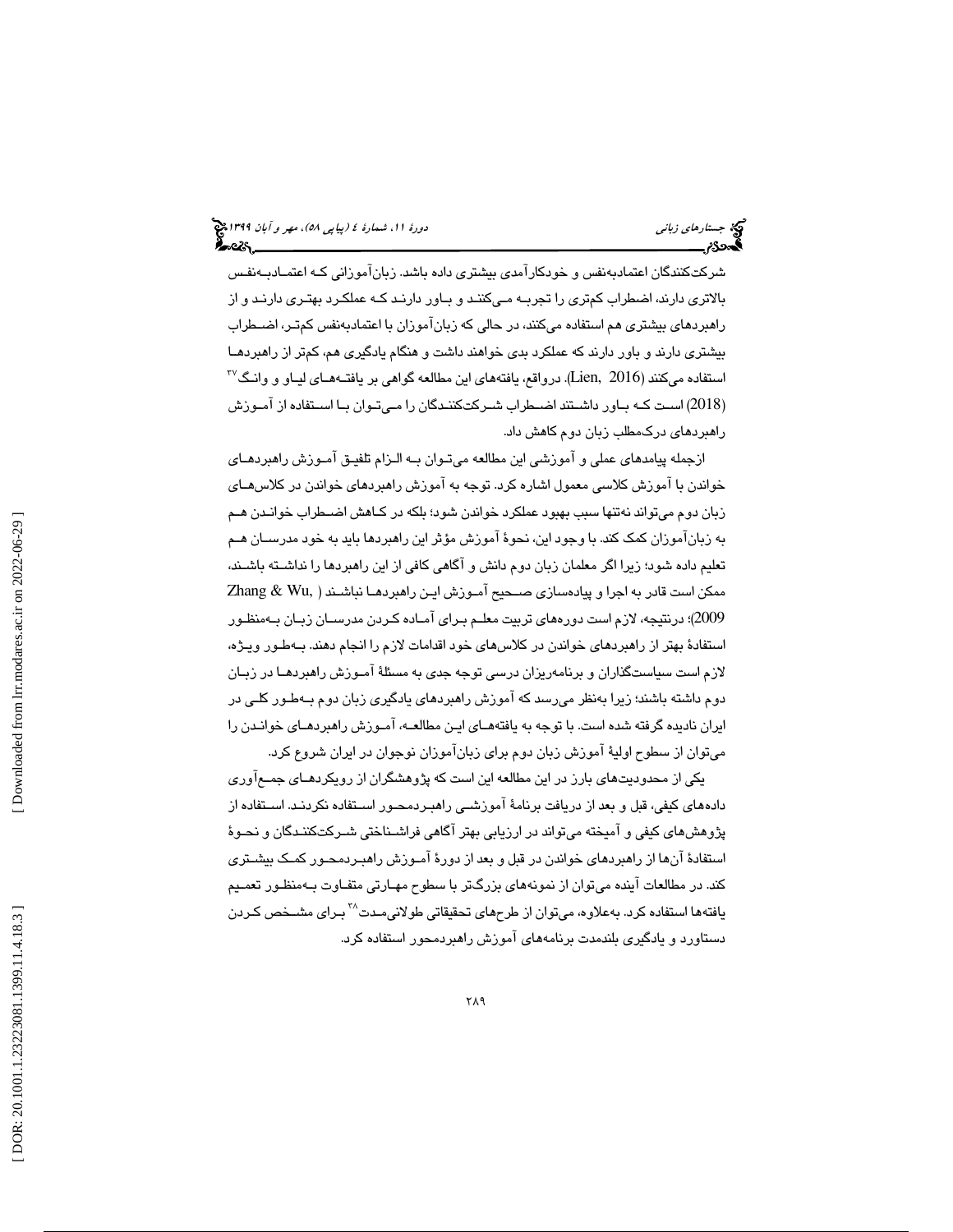جيم جليل *فتحي و همكار تأثير آموزش راهبردهاي خواندن...*. چ<mark>ي</mark><br>المحدودیم العامل<br>المحدودیم العامل

۵. پینوشتها

- 1. second language reading strategy instruction
- 2. Reading anxiety
- 3. Williams and Burden
- 4. general foreign language anxiety
- 5. constructive model
- 6. graphemic–phonemic decoding
- 7. constructive
- 8. Shang
- 9. Akkakoson
- 10. Dabarera
- 11. Semi-structured interviews
- 12. Reciprocal Teaching approach
- 13. Naseri and Zaferanieh
- 14. Aghaie and Zhang
- 15. autonomous reading behaviors
- 16. Manoli et al
- 17. Direct Explanation
- 18. Lien
- 19. self-perceived English level
- 20. Liao and Wang
- 21. Verbal persuasion
- 22. Convenience sampling
- 23. Cambridge Preliminary English Test 4 (CPET)
- 24. Common European Framework of Reference for Languages (CEFR)
- 25. Foreign Language Anxiety Sclale
- 26. Saito, Garza, and Horwitz
- 27. Preparation
- 28. Presentation
- 29. Practice
- 30. Evaluation
- 31. Expansion
- 32. Paired samples *t*-test
- 33. ANCOVA
- 34. covariate
- 35. linearity
- 36. Yang
- 37. Liaw and Wang
- 38. longitudinal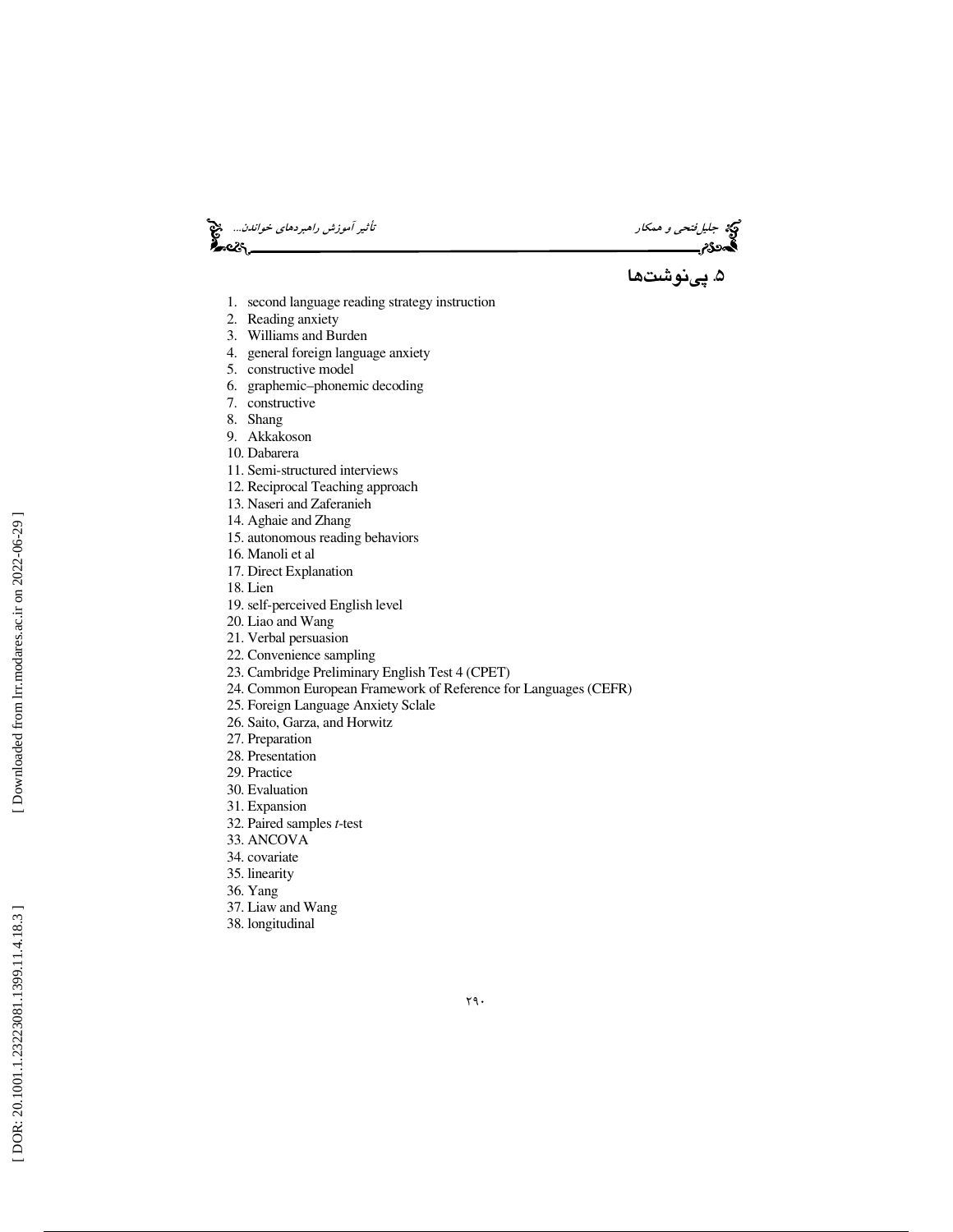# جستار*هاي زباني (1398-1194) بين 68)، مهر و آبان 139*9 مج

# . 6 منابع

● غفارثمر، رضا و محسن شيرازي;اده (١٣٩٠). «ارتباط بين كمال گرايي، اضطراب و دستيافت مهارت خواندن در انگلیسی به عنوان زبان خارجی: مطالعهای در روانشناسی یادگیری زبان». *جستار<i>های* زبانی. د ۲. ش ۱. صص ۱ – ۱۹.

### **References:**

- Abbott, M. L. (2006). "ESL reading strategies: Differences in Arabic and Mandarin speaker test performance". *Language Learning*. *56*(4). Pp: 633–670.
- Aghaie, R. & Zhang, L. J. (2012). "Effects of explicit instruction in cognitive and metacognitive reading strategies on Iranian EFL students' reading performance and strategy transfer". *Instructional Science*. *40*(6). Pp: 1063-1081.
- Akkakoson, S. (2013). "The relationship between strategic reading instruction, student learning of mL2-based reading strategies and L2 reading achievement". *Journal of Research in Reading*, *36*(4). Pp: 422-450.
- Allan, D. (2004). *Oxford Placement Test*. Oxford: Oxford University Press.
- Anderson, N. J. (1991). "Individual differences in strategy use in second language reading and testing". *Modern Language Journal*, *75*(4). Pp: 460-472.
- Bernhardt, E. B. (1990). "A model of L2 text reconstruction: The recall of literary text by learners of German". In A. Labarca & L.M. Bailey (Eds.), *Issues in L2: Theory as practice, practice as theory* (pp. 21– 43). Norwood, NJ: Ablex.
- Brown, A. & Palincsar, A. (1989). "Guided cooperative learning and individual acquisition". In L. B. Resnil (Ed.). *Knowing, learning, and instruction*: Essays in honor of Robert Glaser (pp. 393-451). Hillsdale, NJ: Erlbaum.
- Chamot, A. U. & O'Malley, J.M. (1994). *The CALLA handbook: Implementing Cognitive Academic Language Learning Approach*. Addison-Wesley Publishing Company, New York.
- Chamot, A. U. & O'Malley, J. M. (1996). "Implementing the cognitive academic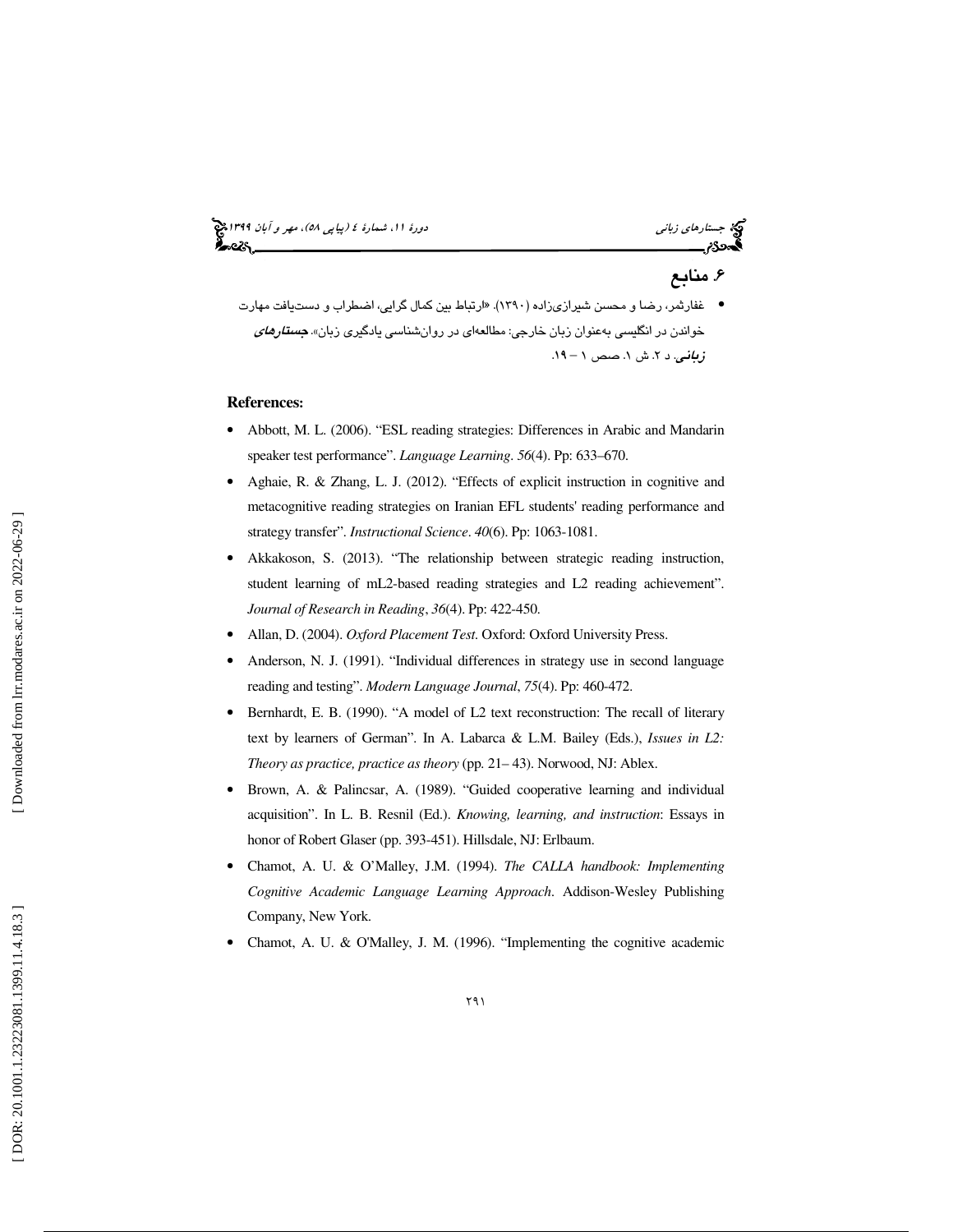جليلفتحي و همكار تأثير آموزش راهبردهاي خواندن... ಹಿಂದಿ



language learning approach (CALLA)". In R. B. Oxford (Ed.), *Language learning strategies around the world: Cross-cultural perspectives* (pp. 167e174). Manoa, Hawaii: University of Hawaii Press.

- Cohen, A. D. (2007). *Strategies in learning and using a second language.* London and New York: Longman.
- Dabarera, C.; Renandya, W. A. & Zhang, L. J. (2014). "The impact of metacognitive scaffolding and monitoring on reading comprehension". *System*. *42*. Pp. 462-473.
- Davis, D. S. (2010). *A meta-analysis of comprehension strategy instruction for upper elementary and middle school students* . Unpublished PhD dissertation. Vanderbilt University, America.
- Dobson, A. (1998). *MFL Inspected: Reflections on inspection findings 1996/97*. London: CILT.
- Erler, L. & Finkbeiner, C. (2007). "A review of reading strategies: focus on the impact of first language". In A. D. Cohen, & E. Macaro (Eds.), *Language learner strategies* (pp. 187-206). Oxford: Oxford University Press.
- Gahungu, O. N. (2007). *The relationships among strategy use, self-efficacy, and language ability in foreign language learners* (Unpublished PhD dissertation). Northern Arizona University, Flagstaff, AZ.
- Ghafar Samar, R. & Shirazizadeh, M. (2010). "On The Relationship between Perfectionism, Reading Anxiety and Reading Achievement: A Study on the Psychology of Language Learning". *Language related research*. 2(1). Pp: 1-19 .[In Persian].
- Ghonsooly, B. & Loghmani, Z. (2012). "The relationship between EFL learners' reading anxiety levels and their metacognitive reading strategy use". *International Journal of Linguistics*. *4*(3). Pp: 333–351 *.*
- Grabe, W. (2009). *Reading in a second language: Moving from theory to practice*. New York: Cambridge University Press.
- Horwitz, E. K., Horwitz, M., & Cope, J. (1986). "Foreign language classroom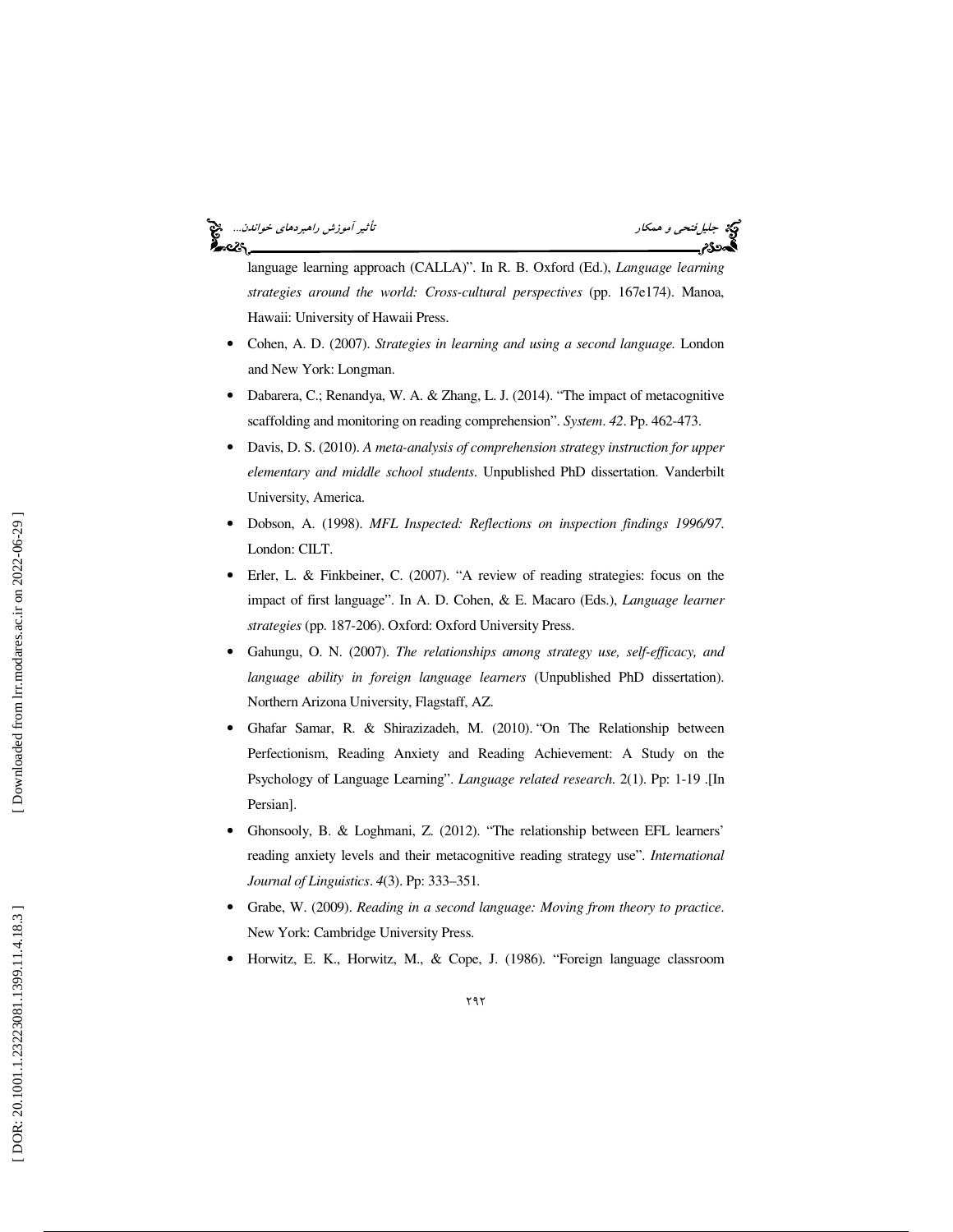# جستار*هاي زباني (1398-1194) بين 68)، مهر و آبان 139*9 مج

anxiety". *Modern Language Journal*, *70*. Pp: 125–132.

- Koda, K. (2007). "Reading and language learning: Cross-linguistic constraints on second language reading development". *Language Learning*, *57*(1), pp. 1-44.
- Liao, HC. & Wang, YH. (2018). "Using comprehension strategies for students' selfefficacy, anxiety, and proficiency in reading English as a foreign language". *Social Behavior and Personality*. *46*(3). Pp. 447–458.
- Lien, H.-Y. (2016). "Effects of EFL individual learner variables on foreign language reading anxiety and metacognitive reading strategy use". *Psychological Reports*, *119*(1). Pp: 124- 135.
- Liu, M. & Jackson, J. (2008). "An exploration of Chinese EFL learners' unwillingness to communicate and foreign language anxiety". *Modern Language Journal*. *92*.Pp: 71–86.
- Lu, Z. & Liu, M. (2015). "An investigation of Chinese EFL learner's foreign language reading anxiety, reading strategy use and reading comprehension performance". Studies in Second Language Comprehension Performance, 5(1). Pp: 65–85.
- Macaro, E. & Erler, L. (2008). "Raising the achievement of young-beginner readers of French through strategy instruction". *Applied Linguistics*, *29*(1). Pp:90-119.
- MacIntyre, P. D. & Gardner, R. C. (1994). "The subtle effects of language anxiety on cognitive processing in the second language". *Language Learning*. *44*. Pp :283–305.
- Manoli, P.; Papadopoulou, M. & Metallidou, P. (2016). "Investigating the immediate and delayed effects of multiple-reading strategy instruction in primary EFL classrooms". *System*. *56*. Pp: 54-65.
- Mehrpour, S.; Sadighi, F. & Bagheri, Z. (2012). "Teaching reading comprehension strategies to Iranian EFL pre-university students". *Journal of Teaching Language Skills (JTLS). 4*(1). Pp: 107-139.
- Naseri, M. & Zaferanieh, E. (2012). "The relationship between reading self-efficacy beliefs, reading strategy use and reading comprehension level of Iranian EFL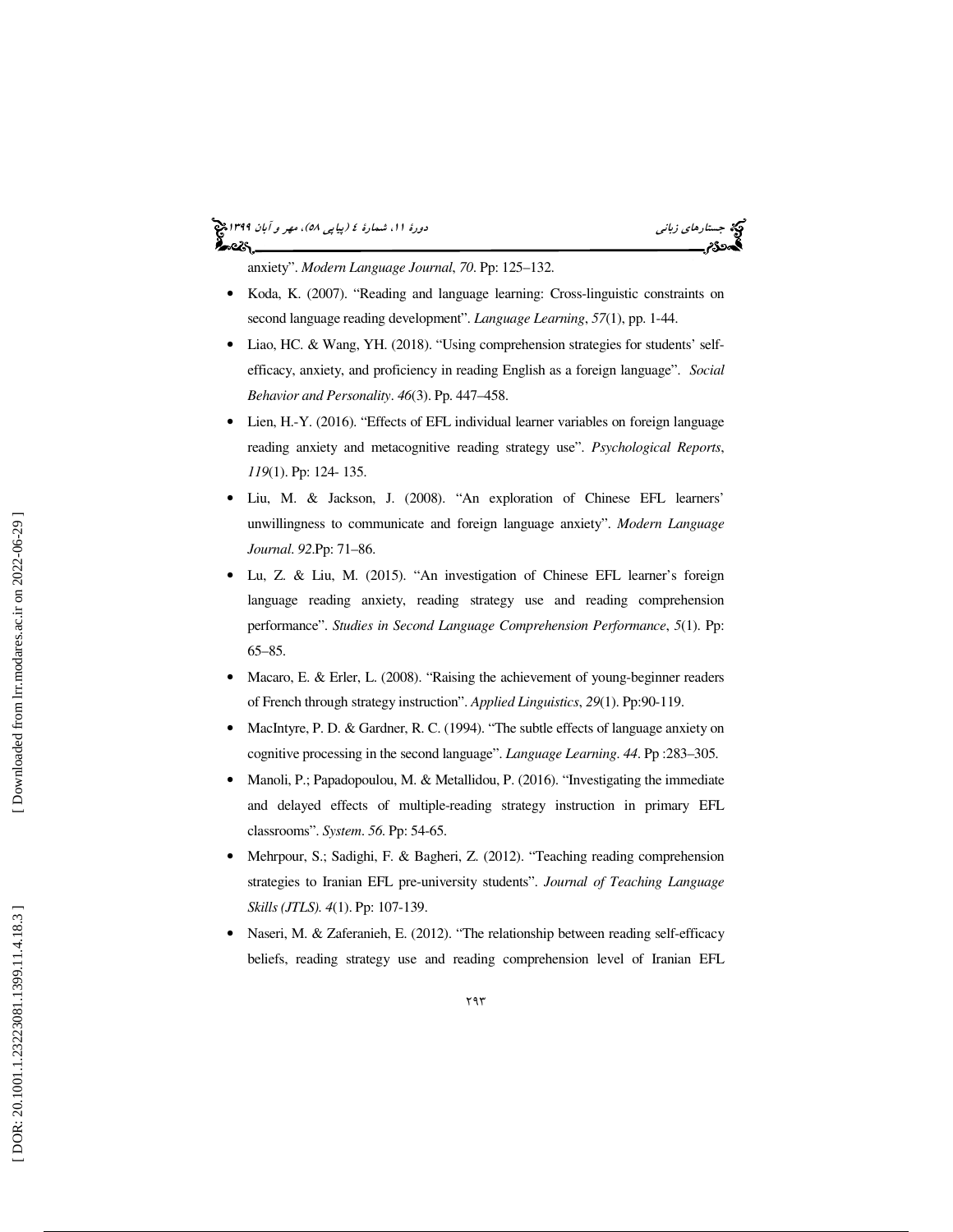### جها جليل *فتحى و همكار تأثير آموزش راهبردهاي خواندن...*<br>**هجودي المس**احي المساحد المساحد المساحد المساحد المساحد المساحد المساحد المساحد المساحد المساحد المساحد المساحد ેન્વ્ટર



learners". *World Journal of Education*. *2*. Pp: 64–75.

- Oxford, R. L. (2011). *Teaching and researching language learning strategies*. London: Pearson/Longman.
- Pichette, F. (2009). "Second language anxiety and distance language learning". *Foreign Language Annals*. *42*. Pp: 77–93.
- Plonsky, L. (2011). "The effectiveness of second language strategy instruction: A meta-analysis". *Language Learning*. *61*(4). Pp: 993-1038.
- Rahimi, M. & Zhang, L. J. (2014). "The role of incidental unfocused prompts and recasts in improving EFL learners' accuracy". *Language Learning Journal*, *42*. Pp: 67–87.
- Saito, Y.; Garza, T. J., & Horwitz, E. K. (1999). "Foreign language reading anxiety". *The Modern Language Journal*, *83*. Pp: 202–218.
- Salataci, R. & Akyel, A. (2002). "Possible effects of strategy instruction on L1 and L2 reading". *Reading in a foreign language. 14* (1). Pp: 234-255.
- Shang, Hui-Fang, (2010), "Reading strategy use, self-efficacy and EFL reading comprehension". *Asian EFL Journal*, *12* (2). Pp: 18-42.
- Sheorey, R.. & Mokhtari, K. (2001). "Differences in the metacognitive awareness of reading strategies among native and non-native readers". *System*. *29*(4). Pp: 431-449.
- Shi, Y. Z. & Liu, Z. Q. (2006). "Foreign language reading anxiety and its relationship to English achievement and gender". *Journal of PLA University of Foreign Language*. *29*. Pp:59–65.
- Takallou, F. (2011). "The effect of metacognitive strategy instruction on EFL learners' reading comprehension performance and metacognitive awareness". *Asian EFL Journal*. *12*(1). Pp: 272-300.
- Tallon, M. (2009). "Foreign language anxiety and heritage students of Spanish: A quantitative study". *Foreign Language Annals*. *42*. Pp: 112–137.
- Williams, M., & Burden, R. (1997). *Psychology for language teachers*. Cambridge: Cambridge University Press.